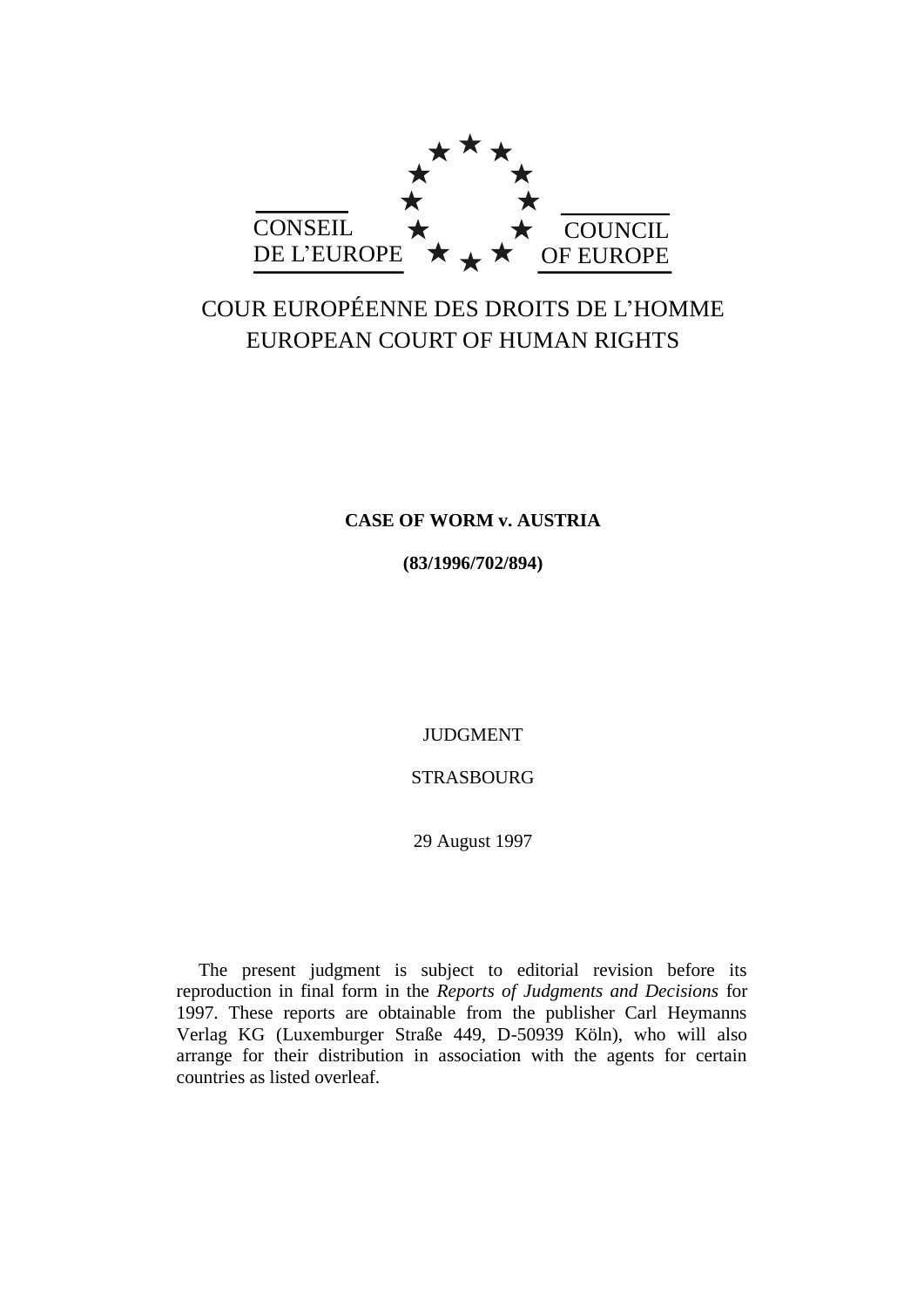# List of Agents

Belgium: Etablissements Emile Bruylant (rue de la Régence 67, B-1000 Bruxelles)

Luxembourg: Librairie Promoculture (14, rue Duchscher (place de Paris), B.P. 1142, L-1011 Luxembourg-Gare)

The Netherlands: B.V. Juridische Boekhandel & Antiquariaat A. Jongbloed & Zoon (Noordeinde 39, NL-2514 GC 's-Gravenhage)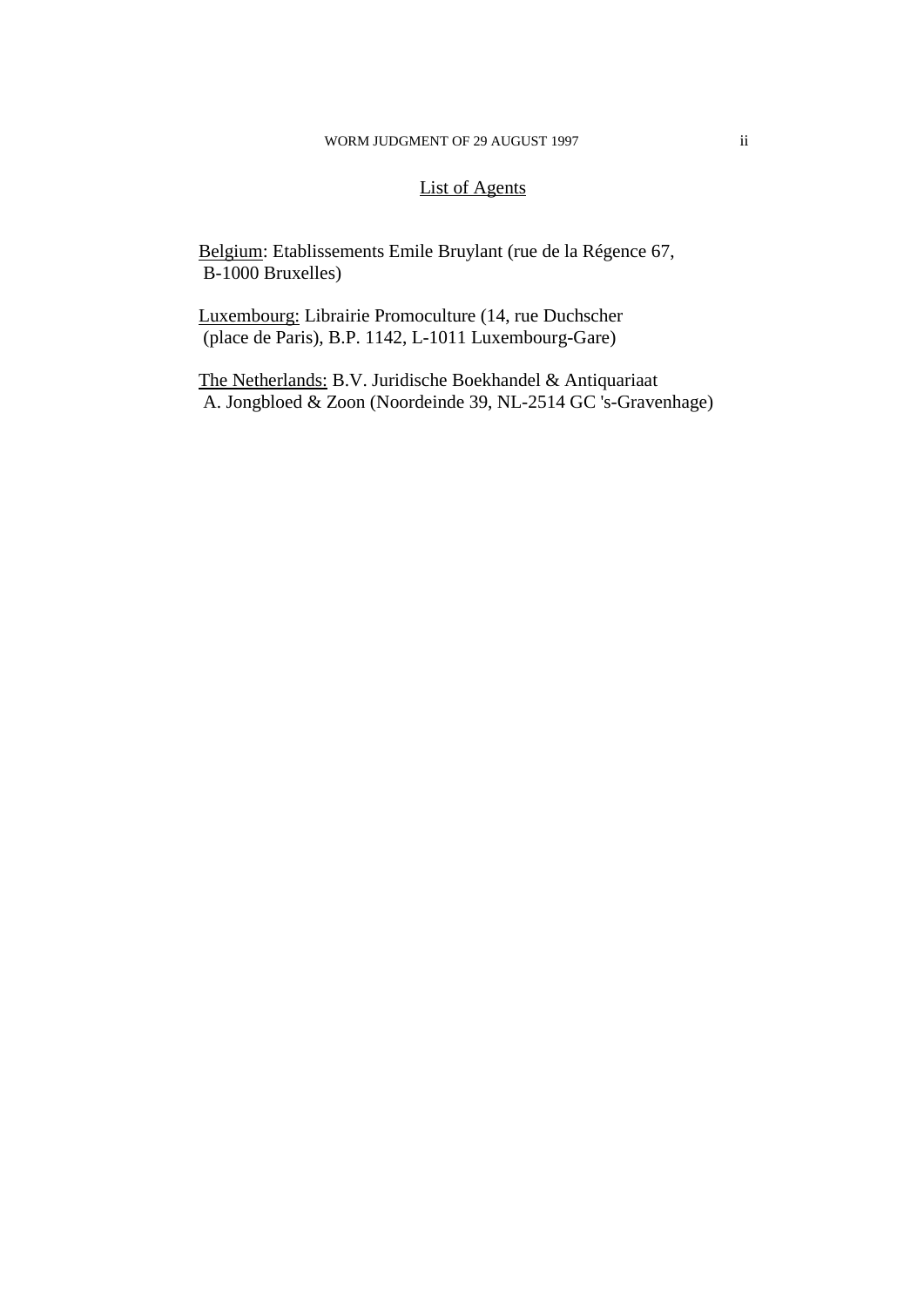#### WORM JUDGMENT OF 29 AUGUST 1997

#### SUMMARY<sup>1</sup>

#### Judgment delivered by a Chamber

*Austria – journalist's conviction for publishing an article considered capable of influencing outcome of criminal proceedings (section 23 of the Media Act)*

#### I. GOVERNMENT'S PRELIMINARY OBJECTION (six-month rule)

Applicant entitled to written copy of Court of Appeal's judgment – long delay for service attributable to judicial authorities – judgment ran to over nine pages and contained detailed legal reasoning – in circumstances, object and purpose of Article 26 best served by counting six-month period from date of service of written judgment.

*Conclusion*: objection dismissed (unanimously).

#### II. ARTICLE 10 OF THE CONVENTION

Applicant's conviction constituted interference with his right to freedom of expression.

#### **A. Whether interference was "prescribed by law"**

Convictions for "prohibited influence on criminal proceedings" have legal basis in domestic law (section 23 of Media Act) – application of that provision to applicant's case not beyond what could be reasonably foreseen in circumstances – impugned conviction was "prescribed by law".

#### **B. Whether interference pursued a legitimate aim**

Interference aimed at "maintaining the authority and impartiality of the judiciary" – Contracting States entitled to take account of considerations going to general protection of the fundamental role of courts in a democratic society – various reasons given for conviction fell within that aim – not necessary to examine separately whether interference aimed at protecting right to presumption of innocence.

#### **C. Whether interference was "necessary in a democratic society"**

Reasons given for conviction were "relevant" with regard to aim pursued.

Courts cannot operate in vacuum – there is room for discussion of subject matter of criminal trials in specialised journals, in general press or amongst public at large – reporting, including comment, on court proceedings contributes to their publicity in consonance with Article 6 § 1 requirement that hearings be public – particularly where a

 $\overline{a}$ 

<sup>1.</sup> This summary by the registry does not bind the Court.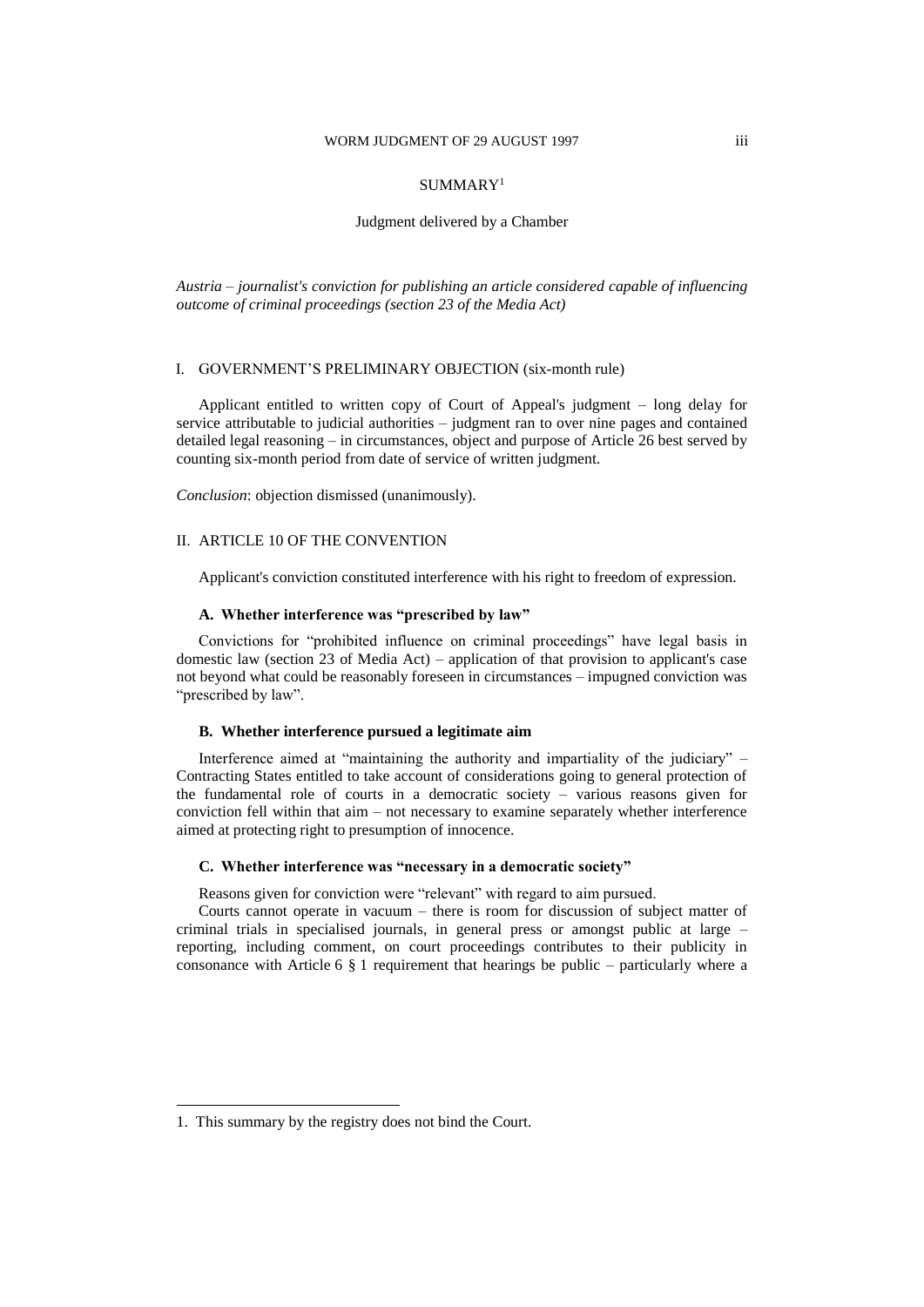public figure is involved – limits of acceptable comment wider as regards a politician than as regards private individuals – public figures nonetheless entitled to enjoyment of fair-trial guarantees on same basis as every other person.

Conviction in issue not directed against applicant's right to inform in an objective manner about public figure's trial but against unfavourable assessment of an element of evidence at the trial – applicant clearly stated opinion on accused's guilt – appellate court took into account impugned article in its entirety – article cannot be said to be incapable of warranting conclusion as to its potential for influencing outcome of trial.

It was primarily for appellate court to evaluate likelihood that article would be read by at least the lay judges and to ascertain applicant's criminal intent – appellate court entitled to punish applicant's attempt to usurp courts' role.

Interests of applicant and public in imparting and receiving ideas concerning matter of general concern not such as to outweigh considerations as to adverse consequences of diffusion of impugned article for the authority and impartiality of the judiciary in Austria – reasons adduced to justify interference also "sufficient".

Given amount of fine and fact that publishing firm was made jointly and severally liable for payment, sanction not disproportionate to aim.

Applicant's conviction and sentence "necessary in a democratic society".

*Conclusion*: no violation (seven votes to two).

#### COURT'S CASE-LAW REFERRED TO

26.4.1979, *Sunday Times* v. the United Kingdom (no. 1); 1.10.1982, Piersack v. Belgium; 8.7.1986, Lingens v. Austria; 26.11.1991, *Sunday Times* v. the United Kingdom (no. 2); 24.2.1993, Fey v. Austria; 25.8.1993, Chorherr v. Austria; 23.9.1994, Jersild v. Denmark; 27.3.1996, Goodwin v. the United Kingdom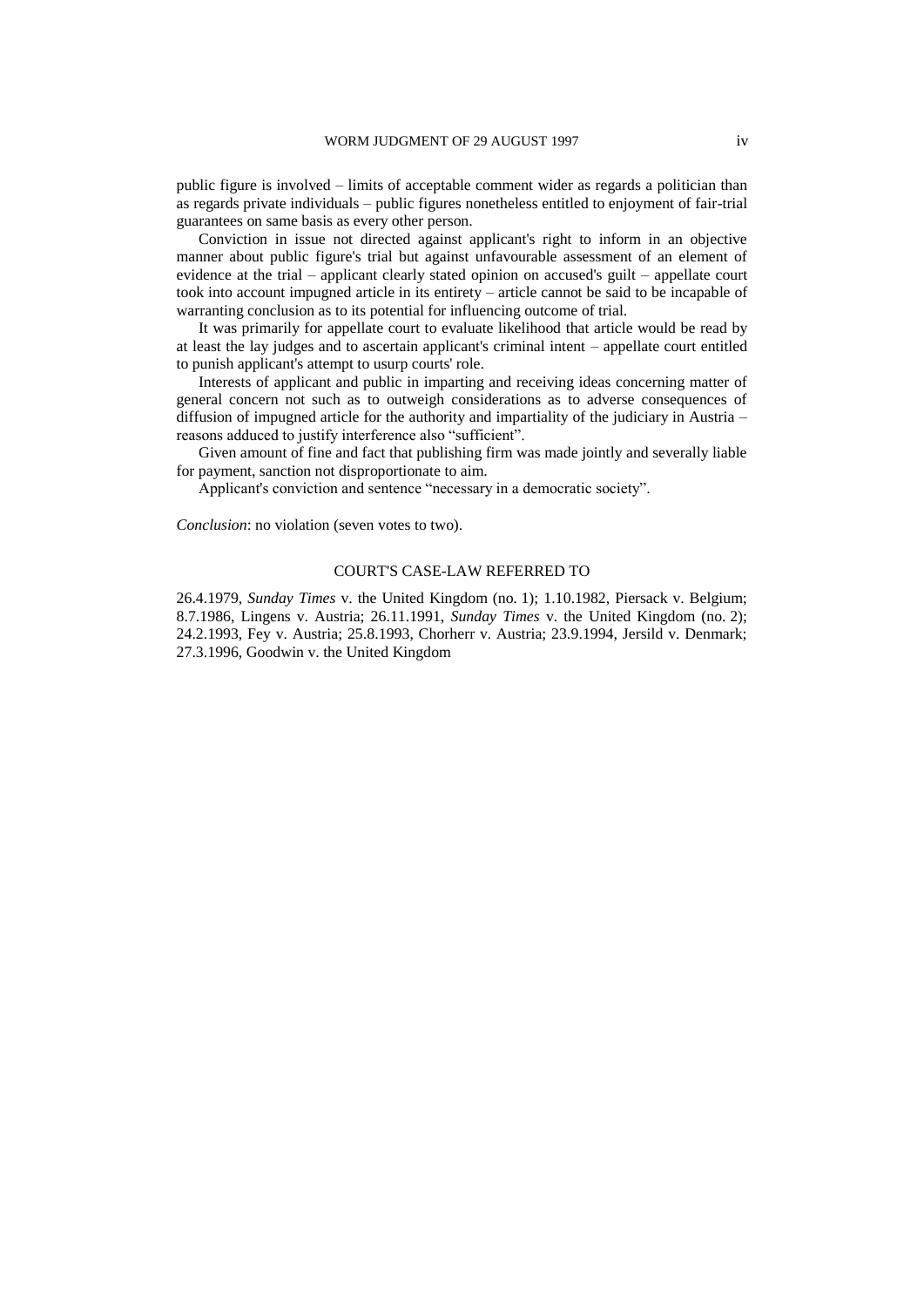### **In the case of Worm v. Austria**<sup>1</sup> ,

The European Court of Human Rights, sitting, in accordance with Article 43 of the Convention for the Protection of Human Rights and Fundamental Freedoms ("the Convention") and the relevant provisions of Rules of Court  $B^2$ , as a Chamber composed of the following judges:

Mr R. BERNHARDT, *President*,

Mr F. GÖLCÜKLÜ,

Mr F. MATSCHER,

Mr B. WALSH,

Mr J.M. MORENILLA,

- Mr B. REPIK,
- Mr K. JUNGWIERT,
- Mr U. LŌHMUS,
- Mr J. CASADEVALL,

and also of Mr H. PETZOLD, *Registrar*, and Mr P.J. MAHONEY, *Deputy Registrar*,

Having deliberated in private on 25 April and 26 June 1997,

Delivers the following judgment, which was adopted on the lastmentioned date:

### **PROCEDURE**

1. The case was referred to the Court by the European Commission of Human Rights ("the Commission") on 4 July 1996 and by the Government of the Republic of Austria ("the Government") on 11 September 1996, within the three-month period laid down by Article 32 § 1 and Article 47 of the Convention. It originated in an application (no. 22714/93) against Austria lodged with the Commission under Article 25 by an Austrian national, Mr Alfred Worm, on 28 July 1993.

The Commission's request referred to Articles 44 and 48 and to the declaration whereby Austria recognised the compulsory jurisdiction of the Court (Article 46); the Government's application referred to Articles 44 and 48. The object of the request and of the application was to obtain a decision as to whether the facts of the case disclosed a breach by the respondent State of its obligations under Article 10 of the Convention.

 $\overline{a}$ 

*Notes by the Registrar*

<sup>1.</sup> The case is numbered 83/1996/702/894. The first number is the case's position on the list of cases referred to the Court in the relevant year (second number). The last two numbers indicate the case's position on the list of cases referred to the Court since its creation and on the list of the corresponding originating applications to the Commission. 2. Rules of Court B, which came into force on 2 October 1994, apply to all cases concerning States bound by Protocol No. 9.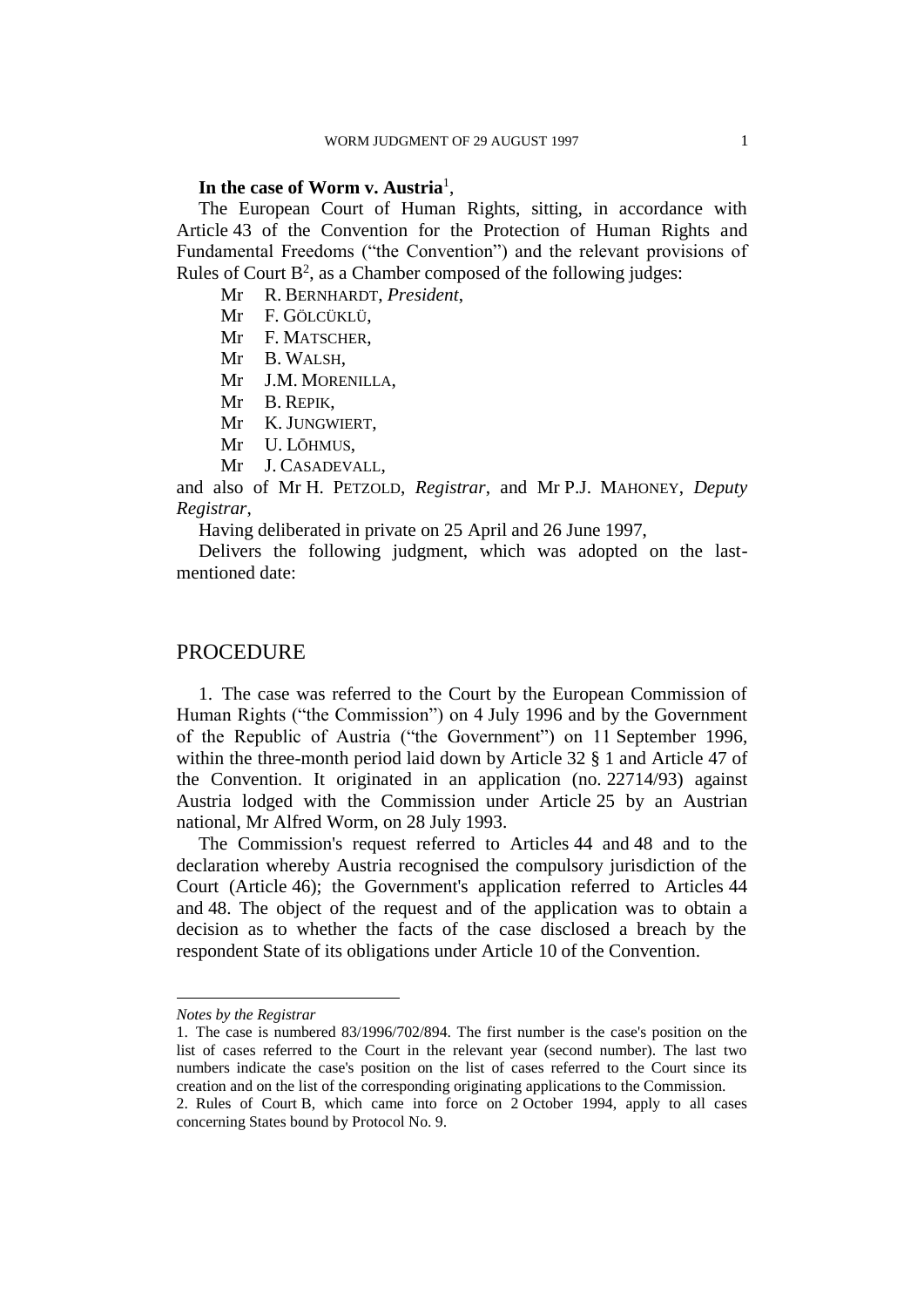2. In response to the enquiry made in accordance with Rule 35 § 3 (d) of Rules of Court B, the applicant stated that he wished to take part in the proceedings and designated the lawyer who would represent him (Rule 31). The lawyer was given leave by the President to use the German language (Rule 28 § 3).

3. The Chamber to be constituted included *ex officio* Mr F. Matscher, the elected judge of Austrian nationality (Article 43 of the Convention), and Mr R. Bernhardt, the Vice-President of the Court (Rule 21 § 4 (b)). On 7 August 1996, in the presence of the Registrar, the President of the Court, Mr R. Ryssdal, drew by lot the names of the other seven members, namely Mr F. Gölcüklü, Mr B. Walsh, Mr J.M. Morenilla, Mr B. Repik, Mr K. Jungwiert, Mr U. Lōhmus and Mr J. Casadevall (Article 43 *in fine* of the Convention and Rule 21 § 5).

4. As President of the Chamber (Rule 21 § 6), Mr Bernhardt, acting through the Registrar, consulted the Agent of the Austrian Government, the applicant's lawyer and the Delegate of the Commission on the organisation of the proceedings (Rules 39 § 1 and 40). Pursuant to the order made in consequence, the Registrar received the applicant's and the Government's memorials on 21 and 28 February 1997 respectively. The Commission produced the file on the proceedings before it, as requested by the Registrar on the President's instructions.

5. In accordance with the President's decision, the hearing took place in public in the Human Rights Building, Strasbourg, on 22 April 1997. The Court had held a preparatory meeting beforehand.

There appeared before the Court:

| (a) for the Government                                |           |
|-------------------------------------------------------|-----------|
| Mr F. CEDE, Ambassador, Legal Adviser,                |           |
| Head of the International Law Department,             |           |
| Federal Ministry of Foreign Affairs,                  | Agent,    |
| Mr S. BENNER, Public Prosecutor, Criminal Affairs and |           |
| Pardons Department, Federal Ministry of Justice,      |           |
| Ms E. BERTAGNOLI, International Law Department,       |           |
| Federal Ministry of Foreign Affairs,                  |           |
| Ms I. ERMACORA, Constitutional Department,            |           |
| Federal Chancellery,                                  | Advisers: |
| (b) for the Commission                                |           |
| Mr J.-C. GEUS,                                        | Delegate; |
| (c) for the applicant                                 |           |
| Mr W. MASSER, of the Vienna Bar,                      | Counsel.  |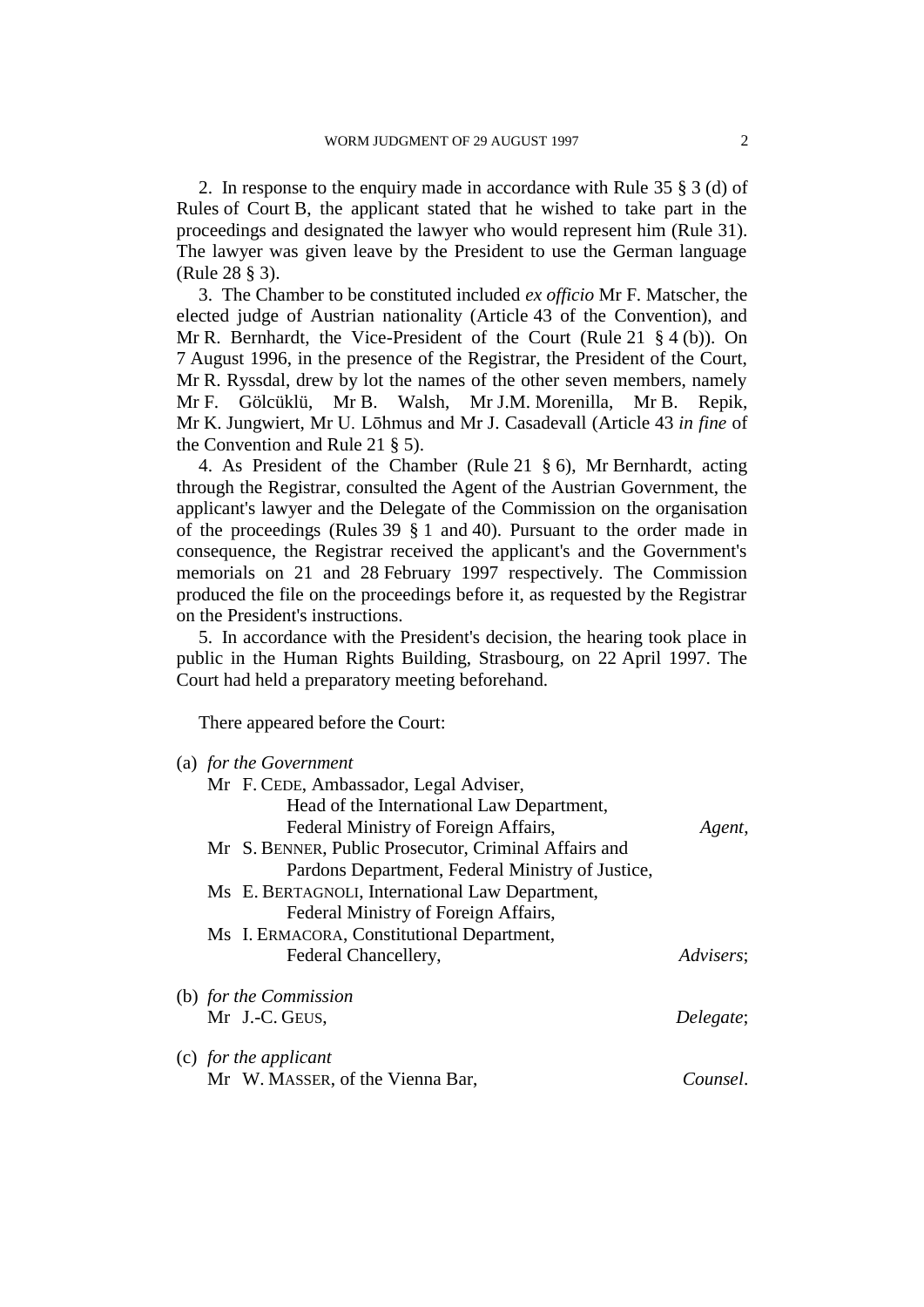The Court heard addresses by Mr Geus, Mr Masser and Mr Cede and also replies to its questions.

# AS TO THE FACTS

### I. CIRCUMSTANCES OF THE CASE

6. The applicant, Mr Alfred Worm, is a journalist. He was born in 1945 and lives in Vienna.

7. At the material time the applicant was working for *Profil*, an Austrian periodical dealing mostly with politics. For several years, he investigated into and reported on the case of Mr Hannes Androsch, a former Vice-Chancellor and Minister of Finance, who was involved in certain criminal proceedings.

### **A. Mr Androsch's criminal record**

8. In 1989 Mr Androsch had been convicted by the Vienna Court of Appeal (*Oberlandesgericht*) of having made false statements as a witness on two occasions. The court found that he had, before a parliamentary investigating committee (*Untersuchungsausschuß*), wrongly stated that certain amounts of money had been put at his disposal by a Mr S., whereas in fact they had been transferred from anonymous bank accounts operated by his wife and himself. Furthermore, in the context of criminal proceedings against financial officers charged with abuse of authority, Mr Androsch had stated that several anonymous accounts were held by a Mr S., whereas in fact they were operated by his wife, his mother and himself.

9. In 1991 the Vienna Regional Criminal Court (*Landesgericht für Strafsachen*), sitting as a court of two professional judges and two lay judges (*Schöffengericht*), conducted criminal proceedings against Mr Androsch concerning charges of tax evasion. It held hearings, *inter alia*, on 25 and 26 May 1991.

On 8 October 1991 Mr Androsch was convicted of having evaded taxes between 1973 and 1981. He was sentenced to a fine of 1.8 million Austrian schillings (ATS).

### **B. The article**

10. On 1 July 1991 *Profil* had published a two-page article written by the applicant, relating to the above proceedings. It read as follows: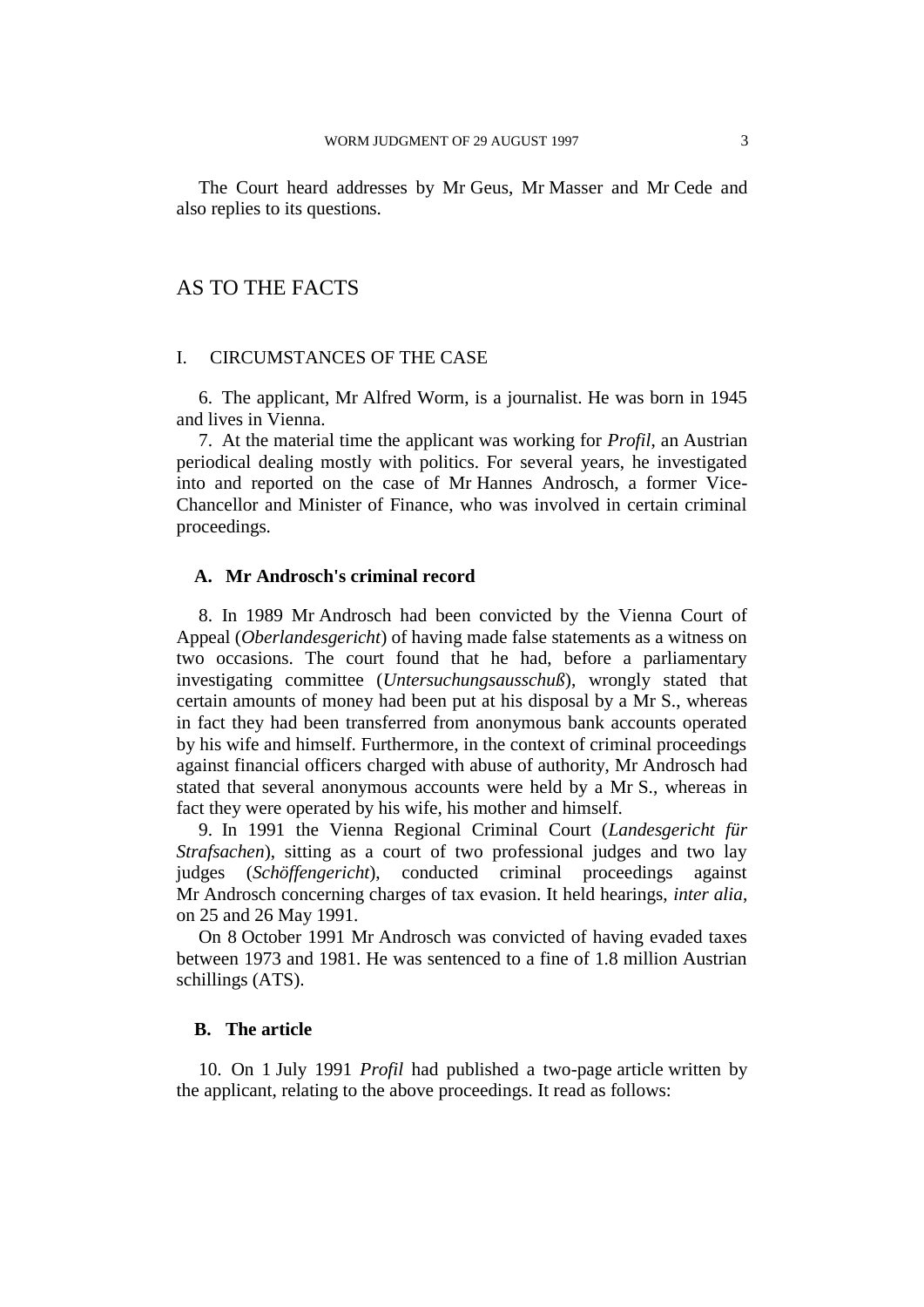#### "ADJOURNED FOR REFLECTION

A criminal court sitting with lay judges spent two days considering Hannes Androsch's tax evasion. The atmosphere during the trial was glacial.

'Above all, there were to be no mistakes during the proceedings. The case was to be handled with common prudence, properly and to the best of our knowledge and belief – but not with kid gloves!' (Mr Heinz Tschernutter, tax investigator and witness, when asked what principles had governed the hearing of the Androsch case.)

On the day before the trial [the Austrian newspaper] *Die Presse* dropped the bombshell that was meant to shake all Austria. Lawyer Herbert Schachter was quoted as saying: 'I'm sure that Dr Androsch will present his case in an impressive manner.'

The horizon was darkened by this impressive presentation and the earth shook as the accused worsened his lousy position by taking refuge in lapses of memory ('I can't remember' – 'I don't have any detailed knowledge') and by attempting to shift the blame onto others ('I was represented by tax advisers in all those years') or by playing the animal that has been maltreated ('There is not a single large-scale business in the whole of Austria that has been subjected for years to as many inspections as I have been').

Hannes Androsch's biggest problem is Hannes Androsch. His second biggest problem is his lawyer, Herbert Schachter. Together, defending counsel and client are invincible. If blatant scorn could change the temperature, the courtroom would be covered by a thick layer of ice.

The patient judge, Friedrich Zeilinger, enquires, 'So, what exactly happened?' The blasé defendant replies, 'I would ask you to infer exactly what happened from the file. You have the documents in front of you – I haven't.'

At another point Androsch said, with a disdainful gesture towards Friedrich Matousek: 'You, my dear Public Prosecutor ...' in a tone as if to say 'You wretched worm!'

Androsch underestimates the judiciary. Once again. Judge Zeilinger knows the file inside out, as was clear from each of his questions. The public prosecutor, Matousek, is able to find his way around in the dark generated by the 'international legal adviser's' murky financial deals, and, after all, the prosecuting authorities have been examining the flow of funds to and from Hannes Androsch for a good decade.

The accused mistook the excessively polite and markedly accommodating manner of the presiding judge for weakness. He has also known the public prosecutor for years and yet still doesn't know him properly. Matousek speaks quietly and slowly so that one can follow what he says, and acts in a spectacularly unspectacular manner. Only the arrogant interpret his lack of grand gestures as cluelessness.

Even the public prosecutor did make one mistake, however, when he cited the judgment of the Court of Appeal in the proceedings against Androsch for giving false evidence (now concluded) and referred to 'long-term, ingenious and sophisticated linking of accounts'. The alleged tax evasion was perhaps 'long-term' but by no means 'ingenious and sophisticated'.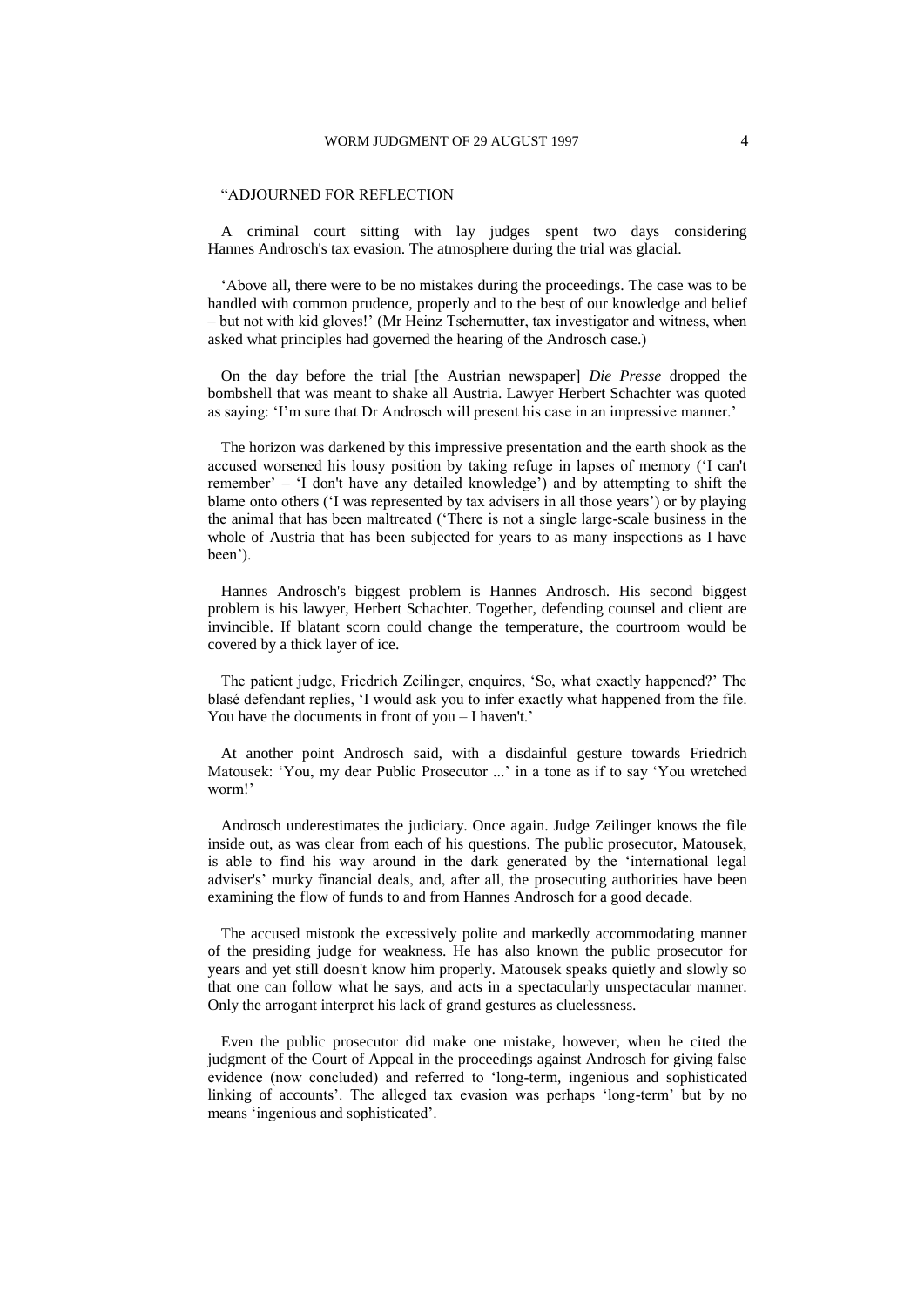The opposite was true: anyone venturing into the maze of Androsch's accounts containing undeclared money is amazed by the structure's simplicity. It is not only wholly lacking in sophistication but is almost astoundingly crude. Crude not because Androsch lacked intelligence but rather because it was based on the cast-iron foundation of the misplaced loyalty of officials. While Androsch was Finance Minister, until January 1981, he could rely on the zealous but unlawful obedience of a number of powerful officials. As soon as Androsch left, those officials had their hands full concealing their complicity in the cover-up. Admittedly, a whole string of other officials, by no means excessively brave but simply law-abiding, attempted again and again to ensure that the law prevailed. They foundered, however, on practicalities. The team led by the Carinthian tax investigator, Adolf Panzenböck (1982 to 1984) certainly gathered all the relevant details, but the head of one of the Vienna tax offices who had been in charge of the case for only a day and a half issued a clean bill of health. And last week, when they appeared as witnesses, the tax officials Walter Handerek, Heinz Tschernutter and Gerhard Berner, who reopened the file between 1985 and 1988, were treated by defending counsel Herbert Schachter as though they were the accused rather than Androsch.

It has been known since 1980 that Androsch evaded taxes. The legal proceedings which were adjourned on Friday furnished further proof that for years the accused escaped prosecution thanks to the zealous obedience of officials. When this was no longer possible as an independent judge was in charge of the investigations, Androsch's advisers took every opportunity to delay the proceedings. It is both symptomatic and revealing that Androsch told the trial court again and again that 'seven inspections' had been carried out and on each occasion had found in his favour, and that it was very unfair that just the eighth inspection should shatter the ideal world of his illusory innocence. Everyone except him is to blame for this. Androsch has in the meantime become so completely immersed in the role of the innocent victim that he cannot subjectively conceive of ever having been the guilty party.

From an objective point of view, it should be pointed out in Androsch's favour that there may be several people in Austria who in nearly two decades (from 1965 to 1983) have evaded more than 6.3 million schillings in tax without, however, being subjected to such intensive publicity. On the other hand, no Austrian Finance Minister has simultaneously operated seven accounts containing undeclared funds. And, as the public prosecutor put it, although the origin of part of the money had been established, approximately five million schillings were left from unknown sources.

It was impious of Androsch to wheel out his 'adoptive uncle' again at the trial. Admittedly, he argued eloquently that the 'adoptive uncle' was actually an 'adoptive father', but nonetheless the name of a dead person had been taken in vain. Androsch alarmingly implicated not only his 'adoptive father' Gustav Steiner but also his fatherin-law Paul Schärf in these financial proceedings. Both were induced to sacrifice themselves for Androsch and to assume a responsibility for undeclared funds and fiduciary relationships which they had never had. The investigating judge Anton Zelenka and subsequently the tax authorities and other judges (Josef Zehetmayer and later the Court of Appeal) proved long ago that Androsch was lying on this point. The flow of funds into and out of the seven accounts containing money not declared to the tax authorities allows of no other interpretation than that Androsch was evading taxes. His defence in court was disgraceful; after so many years one would at least have expected properly constructed arguments. Each time Judge Zeilinger asked him a specific question he either took refuge in lapses of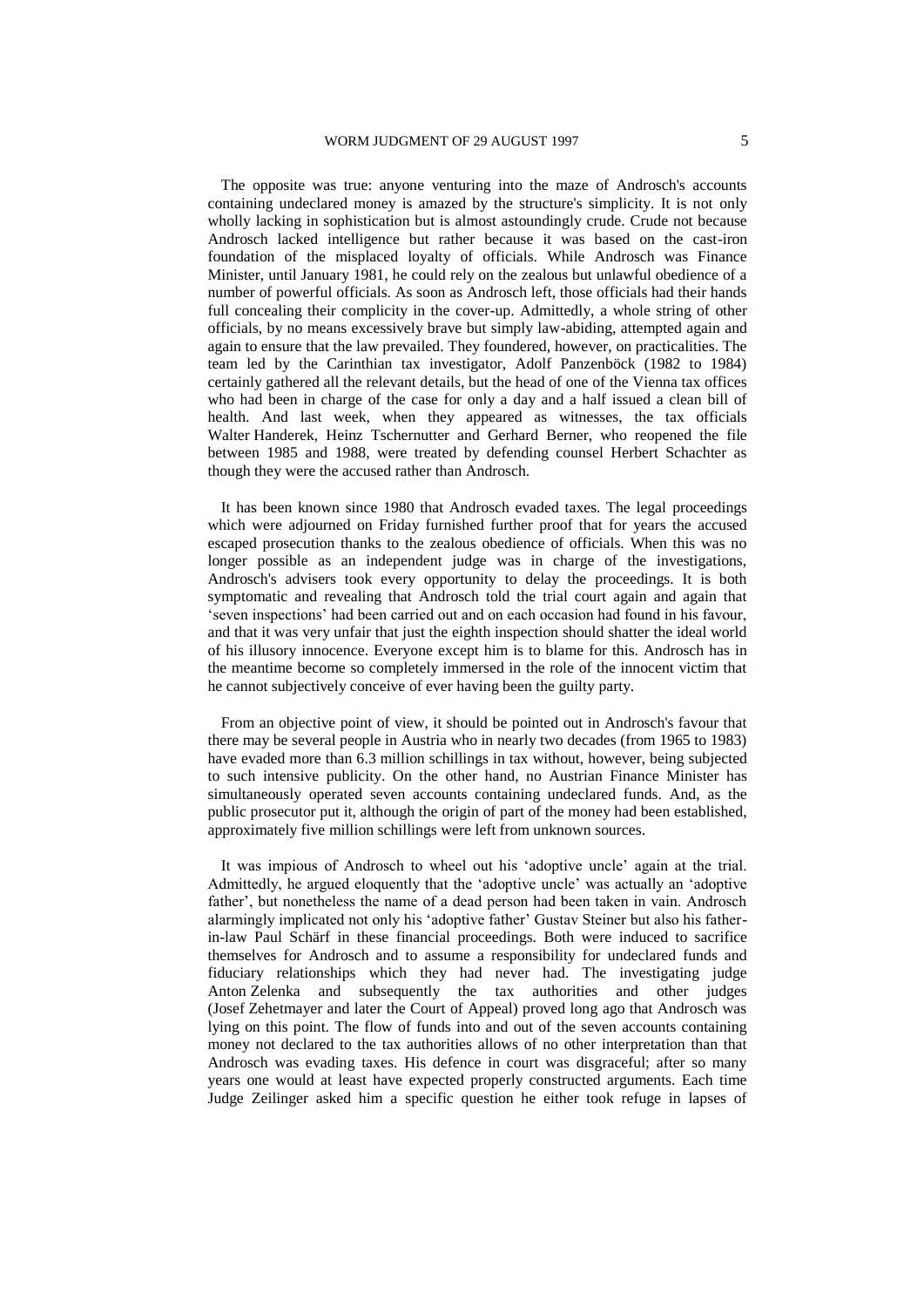memory or blamed his 'adoptive father'. He even trotted out the late Sir Arthur Stein, the explorer of the Silk Road, from whom he claims to have received a legacy.

No new submissions were made in court – either as regards the accounts containing undeclared money or as regards the funding for his villas. Anyone who had expected Androsch to tell all and, as announced in the newspapers, to reveal new facts and adduce convincing arguments in his defence was bitterly disappointed. Only in respect of the charges of 'covert distribution of profits' was there any legal skirmishing.

Mr Schachter told the court that Androsch was a 'victim of politics'. 'Crimes had been attempted' against Androsch and his client had always had 'opponents who had gone as far as attempting to destroy Androsch psychologically and physically'.

Bruno Kreisky and others were to blame for this.

The court kept trying very gently to bring the defendant back down to earth from his long-winded waffling. And each time he replied 'I can't say. After all, I do have other things to do' (i.e. than grapple with such stupid questions).

If necessary, the authorities can always be blamed for everything. In the instant case this cliché clearly did not apply to Judge Zeilinger. For two mornings he demonstrated drawing-room justice at its best. The judge forced himself to be polite even when he was clearly irritated by the defendant's bored self-assurance. On the very first day of the trial an area of psychological tension built up which the former Minister clearly misinterpreted. From time to time the 53-year-old slipped into the role of a public speaker talking politics. He paid less and less attention to the judge's questions and treated the public prosecutor with increasingly provocative contempt. He turned to look more and more often at the public in the gallery, seeking approval, and his gestures increasingly reminded one of the self-satisfied, powerful Vice-Chancellor and Finance Minister accustomed to victory.

In those circumstances serious tactical errors were made. Defence counsel interrupted the judge and Androsch succumbed to his own charm. He talked and talked, a volubility that the *Kronen Zeitung* mistook for 'brilliant rhetoric'. In reality the defendant was distancing himself as much as possible from his own responsibility.

Others were to blame.

Judge Zeilinger did not lose control of the situation for a second, however. From time to time, as was apparent from his posture, he had a sharp word on the tip of his tongue, but he never actually uttered it.

The defendant sensed weakness and made full use of his own – supposed – strength; he forged a link with the public while severing the one with the court.

Judge Zeilinger had prepared for this trial keenly and diligently. By citing facts he kept forcing Androsch into corners from which he could only escape by taking refuge in memory lapses.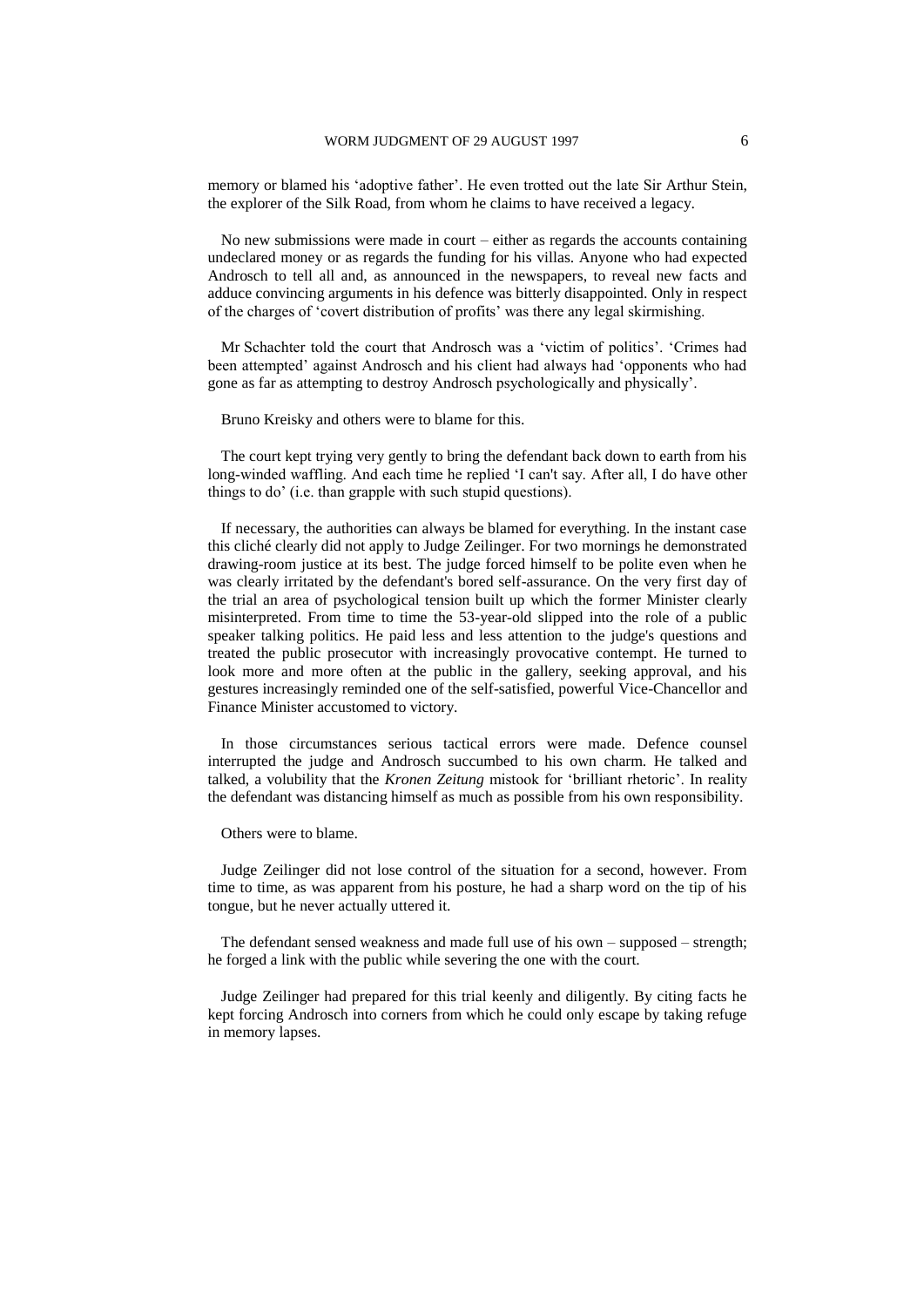In many major trials the sinner has been given a fair chance to the very end. Androsch too had a fair chance last Friday; of twelve defence motions, ten were dismissed and two allowed. The court admitted evidence as to whether in the tax proceedings against Androsch any unlawful influence had been exerted or instructions issued which adversely affected the taxpayer. In the next stage of trial, in August or September (the court even took account of defence counsel's summer holidays!), officials from the Regional Tax Office and the Ministry of Finance will therefore be heard as witnesses.

There comes, however, a point in every trial after which the court expects some sign of understanding. It hopes for a trace of humility that may be appraised as a mitigating circumstance.

The defendant has shown no humility to date, not even for a second. But he now has a few weeks to consider whether it is consonant with the principles of a State based on the rule of law for a Finance Minister and his family to have at their disposal accounts containing millions in undeclared funds.

It is now for him to display greatness. The judicial system has uncovered serious matters. The court nevertheless was guided wholly by the principles of fairness up to the very last moment of the trial last Friday, when it adjourned the proceedings.

For reflection."

### **C. Proceedings in the Vienna Regional Criminal Court**

11. Mr Worm was charged under section 23 of the Media Act (*Mediengesetz* – see paragraph 23 below) for having exercised prohibited influence on criminal proceedings (*verbotene Einflußnahme auf ein Strafverfahren*).

12. On 12 May 1992 the Vienna Regional Criminal Court, sitting with one judge (*Einzelrichter*), acquitted the applicant. It found that the text in issue was not capable of influencing the outcome of the proceedings against Mr Androsch and that it was not established that the applicant had acted with such an intention.

13. The court recalled that in 1991 Mr Androsch had been convicted of tax evasion (see paragraph 9 above). In establishing whether the impugned article was capable of influencing the result of these proceedings, the court noted that the wording and content of the article as a whole, as well as the development of the proceedings reported upon, the person of the accused, and the person of the applicant had to be taken into account. The article, unlike court reports of the scandal press, analysed the conduct of the presiding judge, the public prosecutor, defence counsel and in particular the accused, Mr Androsch, almost as a psychologist would have done.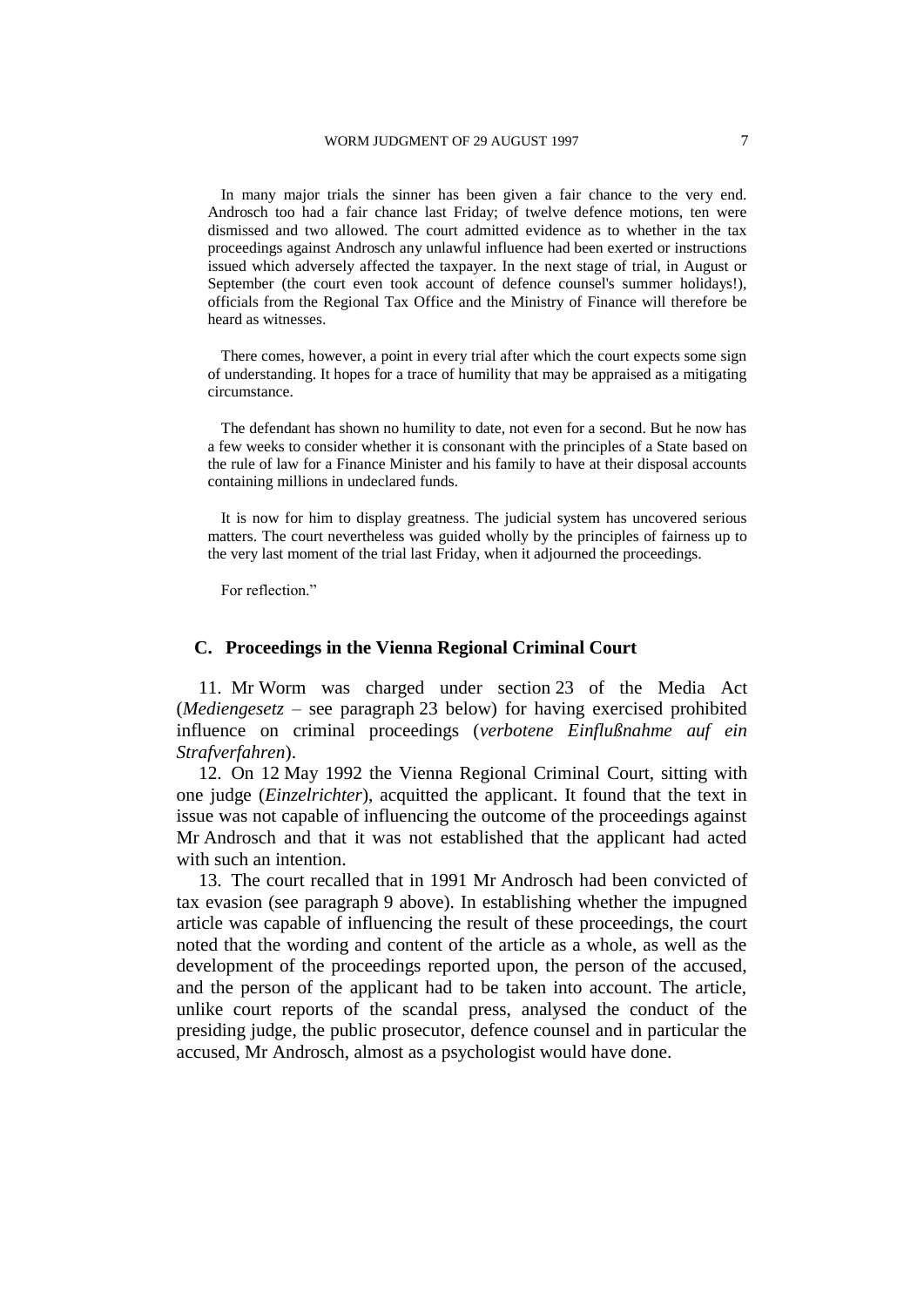Furthermore, the court found that it was clear for every reader, who was vaguely familiar with the issue, that the applicant, who had been working for *Profil* for many years, had intensively dealt with the so-called "Causa Androsch" and had frequently reported on it. It appeared from the article that the applicant assumed that the investigations carried out by the tax authorities were correct. He subjected the statements made by the accused at the trial to a critical psychological analysis. However, his way of writing and the wording used were not capable of influencing these proceedings. Even to a lay judge, the applicant's person and his activities as a journalist in the Androsch case were well known. Thus he would not expect the applicant to give a neutral account of the proceedings.

Moreover, it had not been established that the applicant had acted with the intention of influencing the outcome of the proceedings, in particular as it appeared that he was convinced that Mr Androsch would in any event be convicted.

### **D. Proceedings in the Vienna Court of Appeal**

14. On 19 October 1992 the Vienna Court of Appeal, sitting as a court of three professional judges on an appeal by the public prosecutor, held a hearing in the presence of the applicant and his counsel. Mr Worm was questioned and stated in particular that the first sentence of the incriminated passage, namely that "the flow of funds into and out of the seven accounts containing money not declared to the tax authorities allows of no other interpretation than that Androsch was evading taxes", was a quotation from the public prosecutor's statement during the trial. The latter had also frequently made reference to Mr Androsch's conviction for having made false statements as a witness (see paragraph 8 above).

15. At the end of the hearing, the operative provisions of the judgment as well as the relevant reasons were read out. The court convicted the applicant of having exercised prohibited influence on criminal proceedings and imposed on him forty day-fines of ATS 1,200 each, that is ATS 48,000, or twenty days' imprisonment in default of payment. The publishing firm was made jointly and severally liable for payment of the fine.

16. The full text of the judgment was served on the applicant on 25 March 1993.

17. The court held, *inter alia*:

"The prosecution appeal is therefore well-founded. It rightly takes as its startingpoint that the offence defined in section 23 of the Media Act must be classified as a potentially endangering offence [*abstraktes Gefährdungsdelikt*] …

In general, a potentially endangering offence is defined as conduct typically capable of bringing a dangerous situation into existence, even if in any given case no one is actually exposed to the danger concerned ...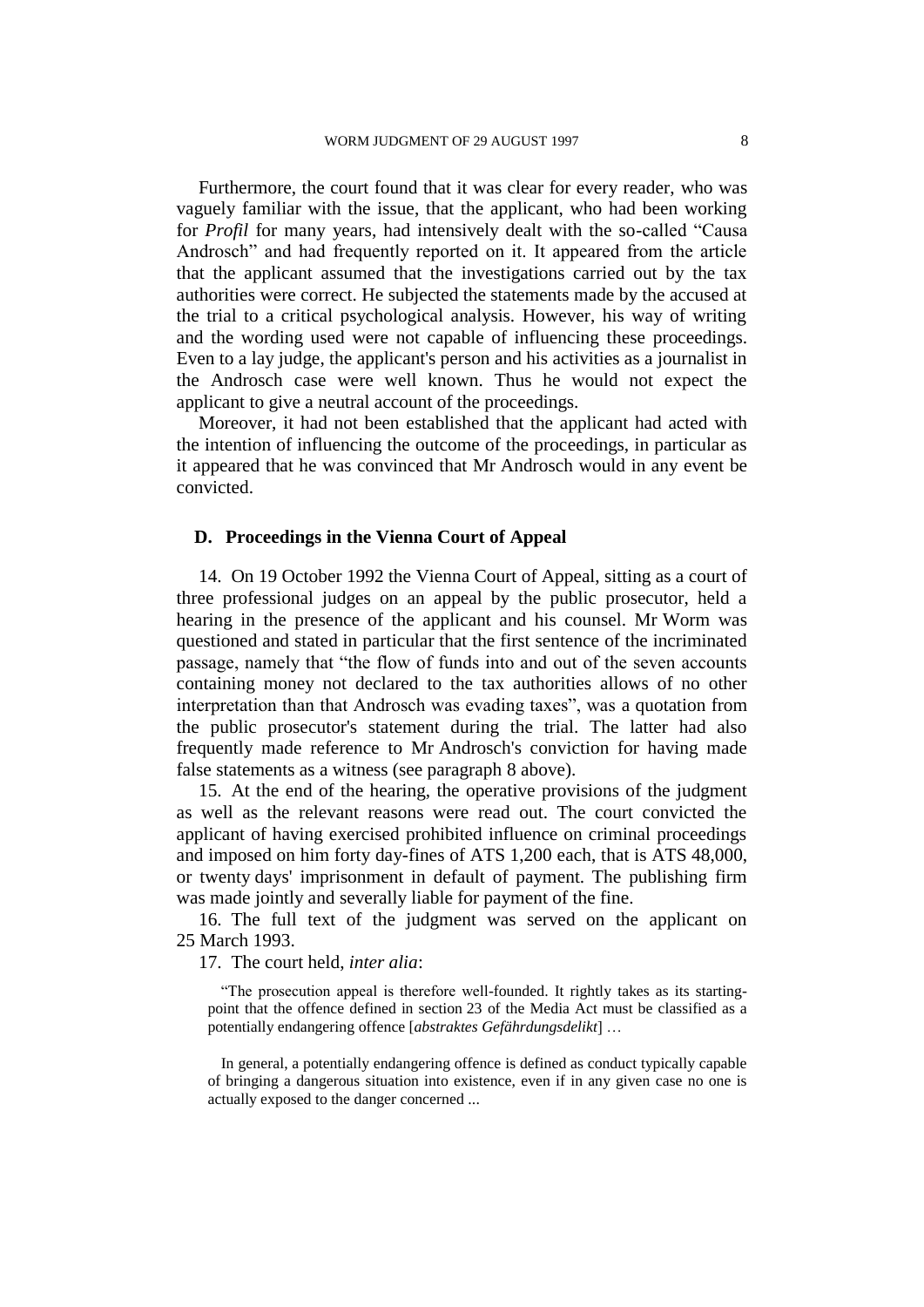The law regulates only the offender's conduct – in this case comment on the value of evidence – and links to it the inference that such comment is also capable of influencing the outcome of criminal proceedings. A potentially endangering offence accordingly amounts to conduct which is criminal irrespective of any result it may have [*schlichtes Tätigkeitsdelikt*] ...

The considerations set out in the judgment at first instance as to the extent to which the comment on Mr Androsch's defence was capable of influencing the outcome of the criminal proceedings were therefore pointless ...

The defendant's replies under examination in criminal proceedings constitute evidence ...

[The passage in issue] constitutes (unfavourable) comment on the value of the answers given by Mr Androsch, not just  $-$  as the court below held  $-$  a critical psychological analysis ..."

18. It observed that "the objective element of the offence defined in section 23 of the Media Act is constituted not only by unfavourable comment on evidence but also by favourable comment".

19. The Court of Appeal also contested the Regional Court's assumption that everybody, including the lay judges, knew the applicant's long-standing commitment in the Androsch case and would therefore not be influenced by his article. It was in no way certain that the lay judges regularly read *Profil*. On the contrary, in spectacular proceedings like the ones in issue, it happened frequently that lay judges would follow the reports in papers they did not usually read. There was no doubt that, at least with regard to the lay judges, the reading of the incriminated article was capable of influencing the outcome of the criminal proceedings.

20. The court added:

"[The above finding] is all the more true in the present case because it can be inferred from the article that the accused wished to usurp the position of the judges dealing with the case.

The objective element of the offence defined in section 23 of the Media Act is accordingly made out.

As regards the subjective element, it should be observed that it is hard to understand why the court below should have concluded that there was no intention to influence the outcome of the trial when that intention was, on the contrary, quite obvious."

21. The court further found that the applicant's expertise and involvement in the subject matter rather reinforced the impression that he had written the article with the intention of influencing the outcome of the proceedings. He had researched into the case since 1978 and had written more than a hundred articles about it. From the beginning he had been convinced that Mr Androsch had committed tax evasion. In the article in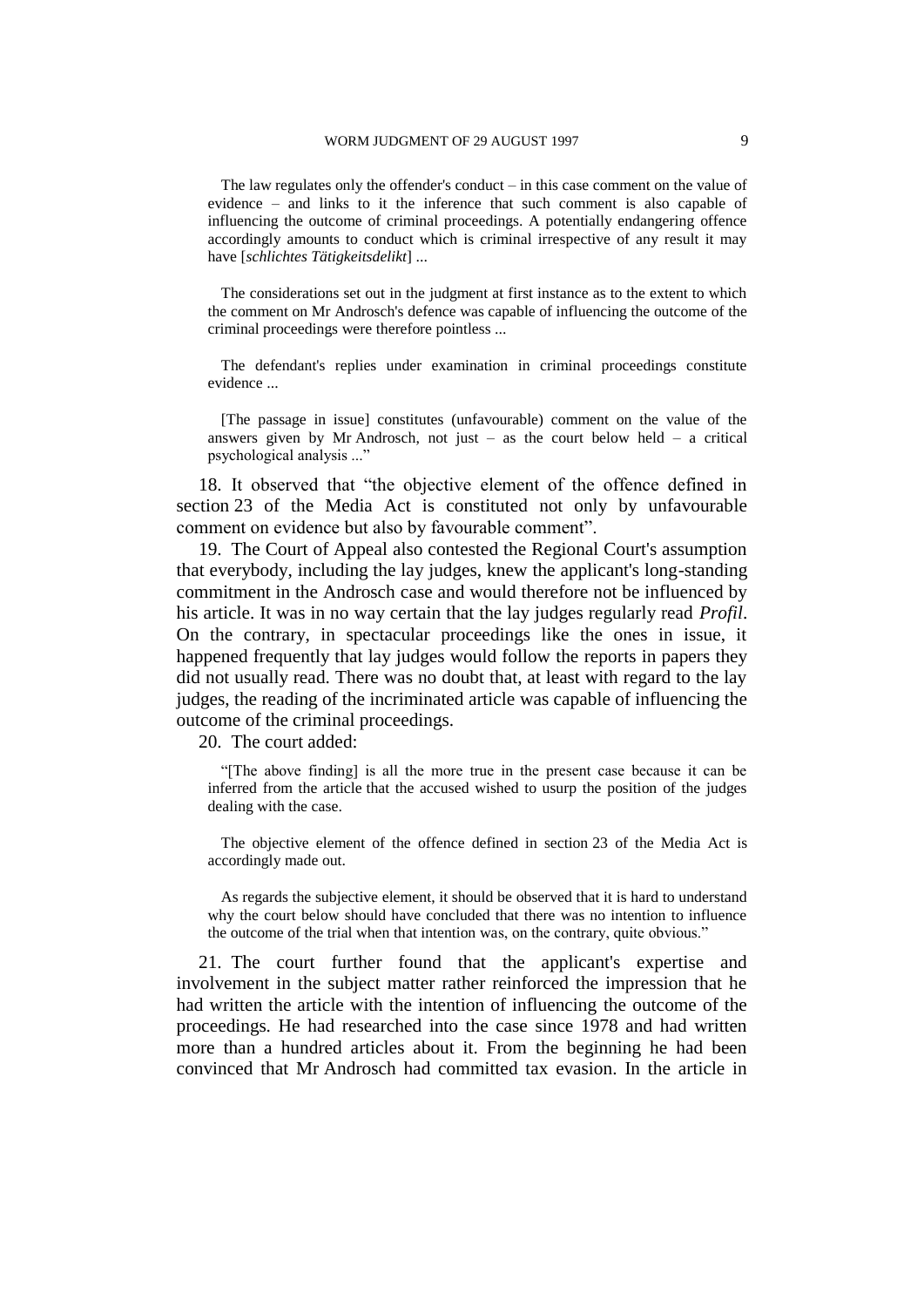issue he had not only criticised Mr Androsch's statement but had also anticipated the outcome of the proceedings, namely the conviction of the accused.

22. The judgment ended as follows:

"Even the quotation of the answer given by Mr Heinz Tschernutter placed at the top of the article – 'Above all, there were to be no mistakes during the proceedings. The case was to be handled with common prudence, properly and to the best of our knowledge and belief – but not with kid gloves!' – gives the average reader the impression that the court was being advised and urged to follow the same approach, in other words not to make any mistakes and not to handle Mr Androsch with kid gloves."

#### II. RELEVANT DOMESTIC LAW

23. Section 23 of the Media Act (*Mediengesetz*) is entitled "Prohibited influence on criminal proceedings" (*Verbotene Einflußnahme auf ein Strafverfahren*) and reads as follows:

"Anyone who discusses, subsequent to the indictment ... [and] before the judgment at first instance in criminal proceedings, the probable outcome of those proceedings or the value of evidence in a way capable [*geeignet*] of influencing the outcome of the proceedings shall be punished by the court with up to 180 day-fines."

#### 24. Article 77 of the Code of Criminal Procedure reads:

"(1) Judicial decisions are made public either by being read out in court or by service of the original or a certified copy thereof.

(2) When read out, judgments must be put on record. Upon request, anyone concerned may receive a copy of the judgment."

In practice, written copies of decisions such as the one at issue in the present case are automatically served on the persons concerned.

25. Under Austrian criminal procedural law, the time allowed for appeals begins to run from the date when the written version of the decision appealed against has been served on the party concerned (Article 79 § 2 of the Code of Criminal Procedure).

### PROCEEDINGS BEFORE THE COMMISSION

26. Mr Worm applied to the Commission on 28 July 1993. He relied on Article 10 of the Convention, complaining that his conviction under section 23 of the Media Act violated his right to freedom of expression.

27. The Commission declared the application (no. 22714/93) admissible on 25 November 1995. In its report of 23 May 1996 (Article 31), it expressed the opinion by eighteen votes to eleven that there had been a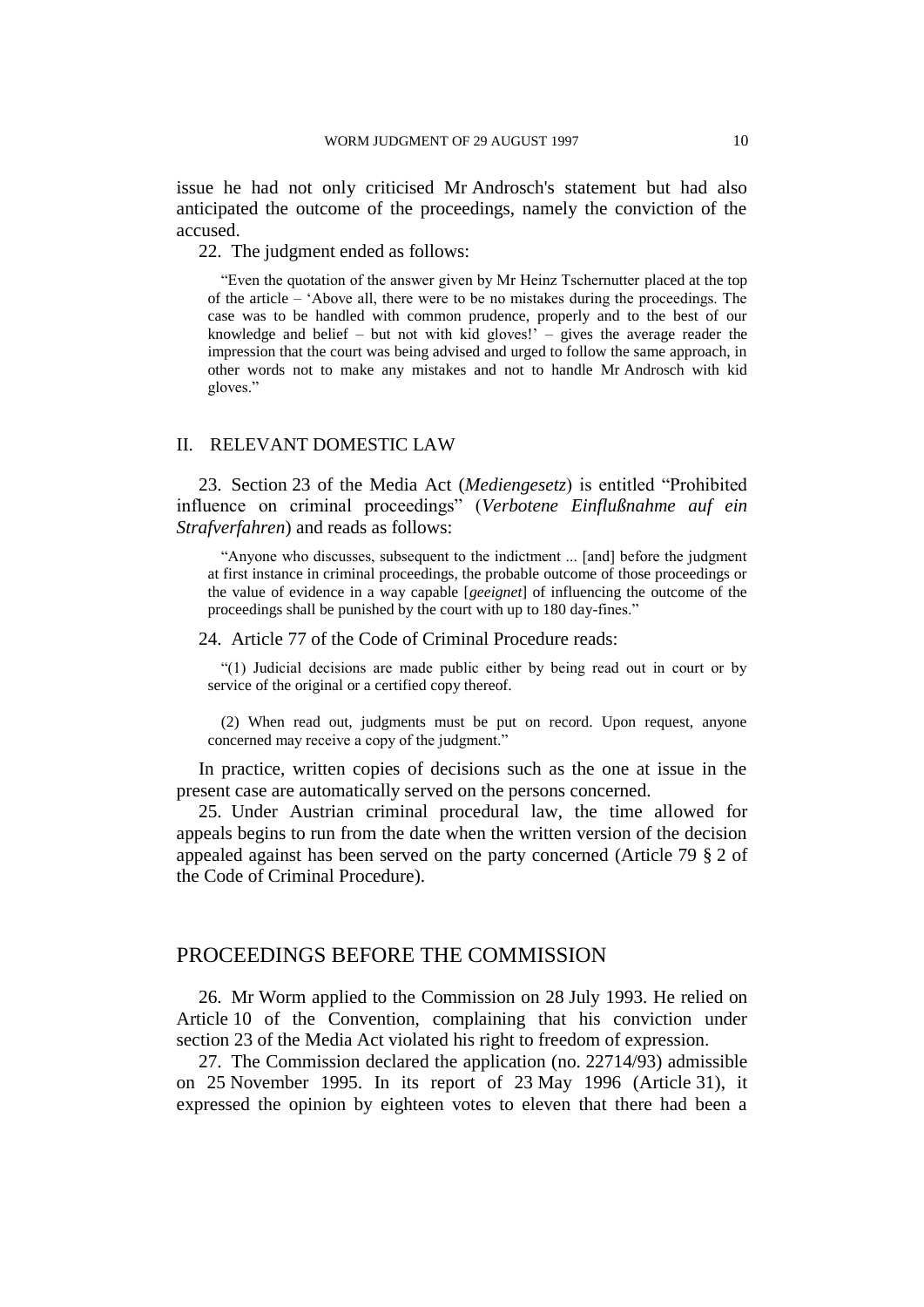violation of Article 10 of the Convention. The full text of the Commission's opinion and of the dissenting opinion contained in the report is reproduced as an annex to this judgment<sup>1</sup>.

# FINAL SUBMISSIONS TO THE COURT

28. In his memorial the applicant asked the Court to establish that there had been a violation of his right to freedom of expression enshrined in Article 10 of the Convention as a result of the incorrect interpretation by the Vienna Court of Appeal of section 23 of the Media Act.

29. The Government requested the Court to refuse to entertain the application for having been introduced later than six months after the final domestic decision was issued. Alternatively, the Court was asked to declare that the Vienna Court of Appeal's judgment of 19 October 1992 did not violate the applicant's rights under Article 10 of the Convention.

# AS TO THE LAW

 $\overline{\phantom{a}}$ 

### I. THE GOVERNMENT'S PRELIMINARY OBJECTION

30. By way of preliminary objection, the Government pleaded, as they had already done before the Commission, that Mr Worm had not complied with the rule, in Article 26 of the Convention, that applications to the Commission must be lodged "within a period of six months from the date on which the final decision was taken".

The Government observed that on 19 October 1992, at the end of the appellate hearing, the Vienna Court of Appeal gave its judgment in the applicant's case (see paragraph 15 above). Since a draft judgment was already available, not only the operative provisions but also all the relevant reasons were read out. The applicant and his counsel were both present. In those circumstances, the Government submitted that the six-month period should be deemed to have started to run from that date. This had moreover been the Commission's practice thus far.

<sup>1.</sup> *Note by the Registrar*. For practical reasons this annex will appear only with the printed version of the judgment (in *Reports of Judgments and Decisions* 1997), but a copy of the Commission's report is obtainable from the registry.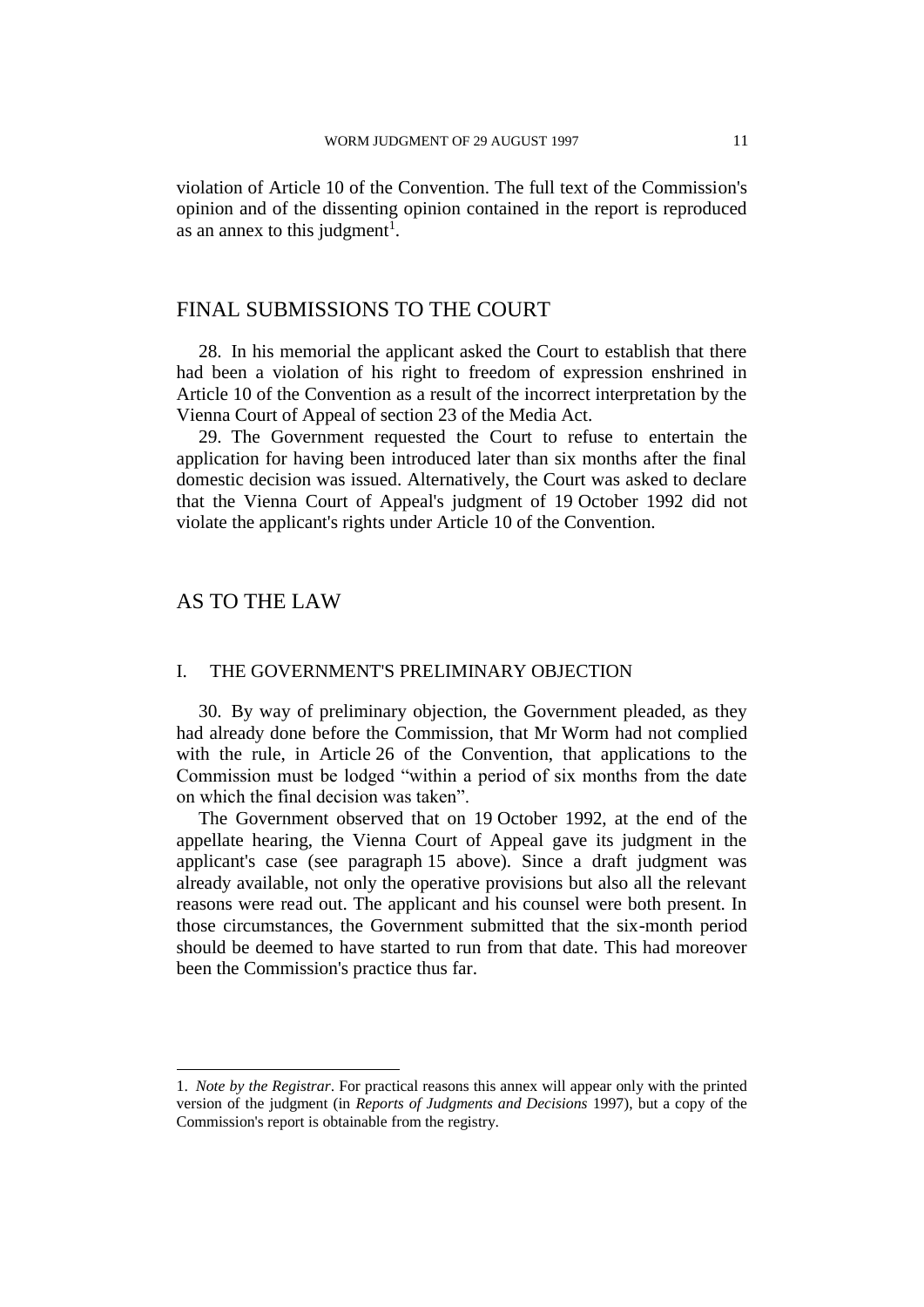In the Government's further submission, the fact that a written copy of the decision was not served on the applicant until 25 March 1993 (see paragraph 16 above) was irrelevant since this did not contain any more information than the judgment as delivered in open court.

31. The applicant contended that he had not been in a position to acquaint himself with the court's full reasoning concerning the public prosecutor's appeal until he received a written version of the judgment. In particular, where as in the present case complex legal issues are involved, an applicant cannot be expected to file an application with the Commission on the basis of an oral decision. The starting date for the six-month period should therefore be 25 March 1993, the date when the written version of the judgment was served.

32. The Commission agreed with the applicant while acknowledging that the present case had led it to reconsider its previous approach. In its view, the six-month rule contained in Article 26 not only pursues the aim of ensuring legal certainty, it also affords the prospective applicant time to consider whether to lodge an application with the Commission and, if so, to decide on the specific complaints and arguments to be raised. In that respect, the Commission found that when, in accordance with domestic law, the written text of a final decision has to be served on an applicant, the period of six months should be counted from the date of this service, irrespective of whether the judgment concerned, or part thereof, was previously delivered orally.

33. The Court notes that, under domestic law and practice (see paragraph 24 above), the applicant was entitled to be served *ex officio* a written copy of the Court of Appeal's judgment, and that the long delay for this service was exclusively the responsibility of the judicial authorities. The said judgment, which in its final version ran to over nine pages, contained detailed legal reasoning. In these circumstances, the Court shares the Commission's view (see paragraph 32 above) that the object and purpose of Article 26 are best served by counting the six-month period as running from the date of service of the written judgment. Moreover, this is the solution adopted by Austrian law in respect of time-limits for lodging domestic appeals (see paragraph 25 above).

34. The judgment of the Vienna Court of Appeal was served on the applicant on 25 March 1993 (see paragraph 16 above) and the application to the Commission was introduced less than six months thereafter, namely on 28 July 1993 (see paragraph 1 above). It follows that the Government's preliminary objection must be dismissed.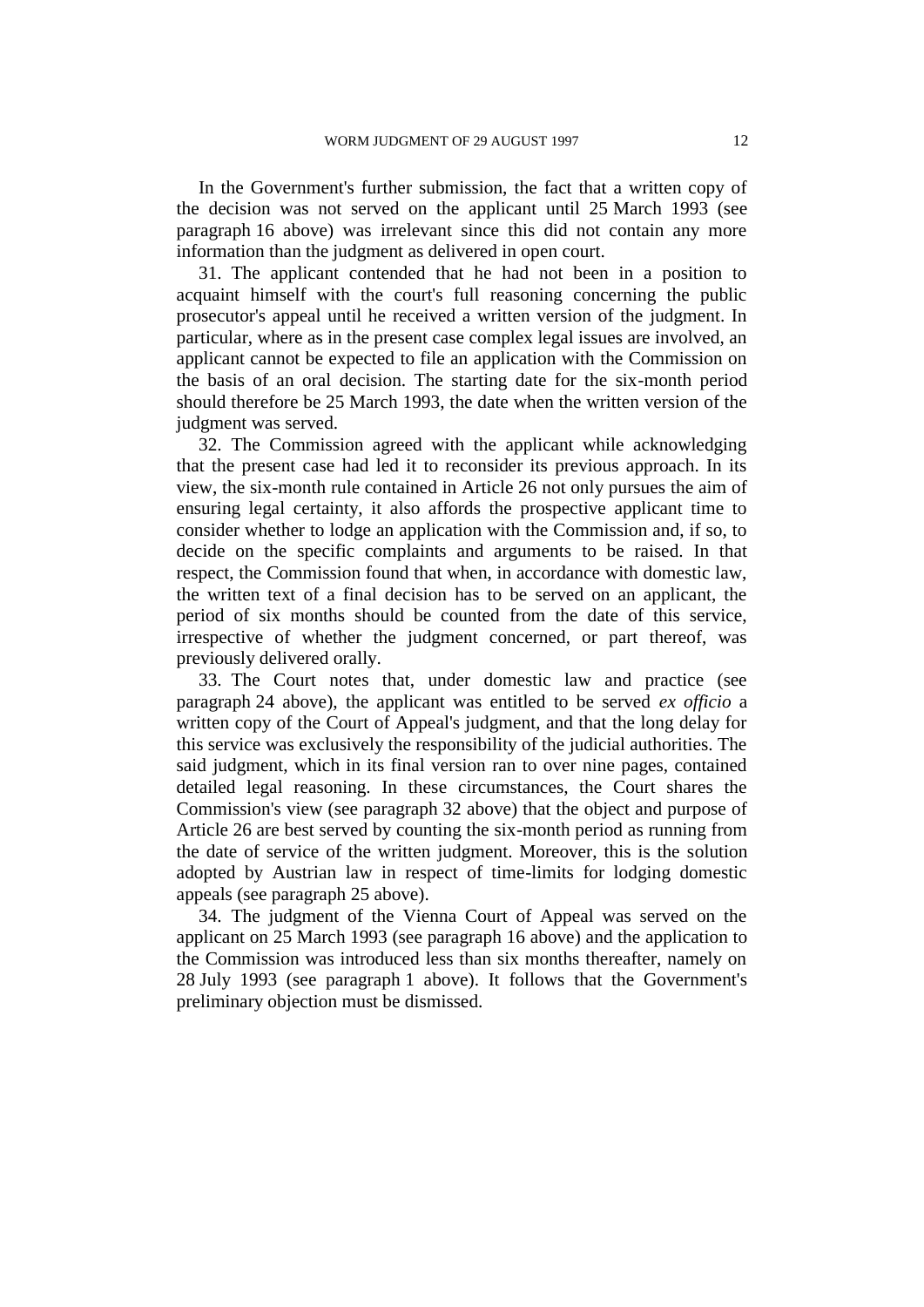### II. ALLEGED VIOLATION OF ARTICLE 10 OF THE CONVENTION

35. The applicant alleged that his conviction and the fine imposed upon him for having published an article commenting on Mr Androsch's trial constituted a violation of Article 10 of the Convention, which reads:

"1. Everyone has the right to freedom of expression. This right shall include freedom to hold opinions and to receive and impart information and ideas without interference by public authority and regardless of frontiers. This Article shall not prevent States from requiring the licensing of broadcasting, television or cinema enterprises.

2. The exercise of these freedoms, since it carries with it duties and responsibilities, may be subject to such formalities, conditions, restrictions or penalties as are prescribed by law and are necessary in a democratic society, in the interests of national security, territorial integrity or public safety, for the prevention of disorder or crime, for the protection of health or morals, for the protection of the reputation or rights of others, for preventing the disclosure of information received in confidence, or for maintaining the authority and impartiality of the judiciary."

36. It was uncontested that the applicant's conviction constituted an interference with his right to freedom of expression as guaranteed by paragraph 1 of Article 10 and the Court sees no reason to hold otherwise. It must therefore be examined whether the interference was justified under the second paragraph of that provision.

### **A. Whether the interference was "prescribed by law"**

37. It was common ground that convictions for "prohibited influence on criminal proceedings" have a legal basis in domestic law, namely section 23 of the Media Act (see paragraph 23 above).

The applicant maintained, however, that the facts in his case did not fall within the ambit of that provision and that the Vienna Court of Appeal had erred in its finding that his article was calculated to influence the criminal proceedings against Mr Androsch.

38. The Court reiterates that the relevant national law must be formulated with sufficient precision to enable the persons concerned – if need be with appropriate legal advice – to foresee, to a degree that is reasonable in the circumstances, the consequences which a given action may entail. It is primarily for the national authorities, notably the courts, to interpret and apply domestic legislation (see, *inter alia*, the Chorherr v. Austria judgment of 25 August 1993, Series A no. 266-B, pp. 35–36, §§ 24-25). In the present case, the Court is satisfied that the Vienna Court of Appeal's application of section 23 of the Media Act to the applicant's case did not go beyond what could be reasonably foreseen in the circumstances.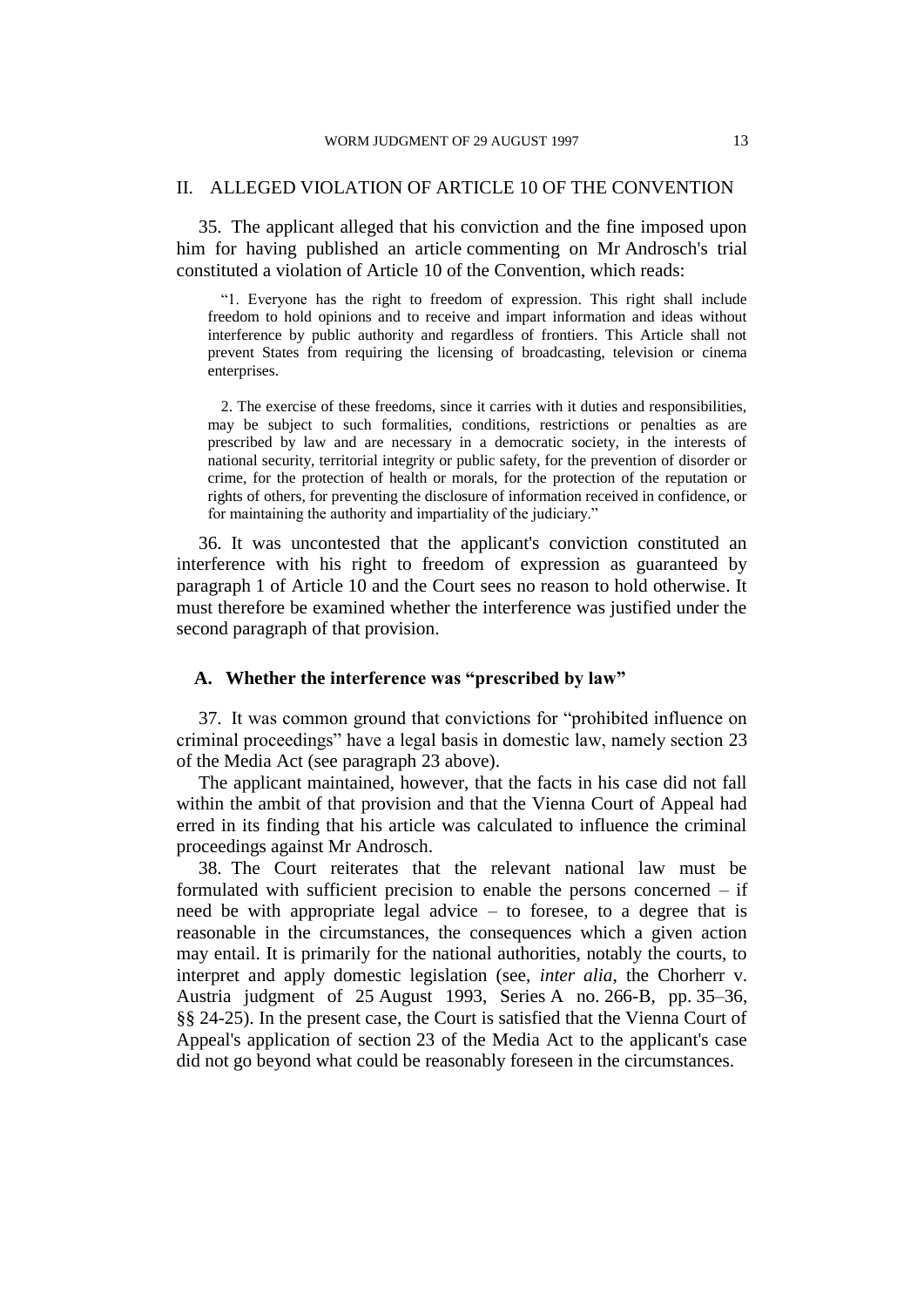Accordingly, the Court concludes that the impugned conviction was "prescribed by law".

#### **B. Whether the interference pursued a legitimate aim**

39. In the present case it was not contested that the applicant's conviction was aimed at "maintaining the authority and impartiality of the judiciary" and that it thus pursued a legitimate aim under the Convention.

40. In this regard, the Court has consistently held that the expression "authority and impartiality of the judiciary" has to be understood "within the meaning of the Convention". For this purpose, account must be taken of the central position occupied in this context by Article 6 which reflects the fundamental principle of the rule of law (see, *inter alia*, the *Sunday Times* v. the United Kingdom (no. 1) judgment of 26 April 1979, Series A no. 30, p. 34, § 55).

The phrase "authority of the judiciary" includes, in particular, the notion that the courts are, and are accepted by the public at large as being, the proper forum for the settlement of legal disputes and for the determination of a person's guilt or innocence on a criminal charge; further, that the public at large have respect for and confidence in the courts' capacity to fulfil that function (ibid., *mutatis mutandis*).

"Impartiality" normally denotes lack of prejudice or bias (see the Piersack v. Belgium judgment of 1 October 1982, Series A no. 53, p. 14, § 30). However, the Court has repeatedly held that what is at stake in maintaining the impartiality of the judiciary is the confidence which the courts in a democratic society must inspire in the accused, as far as criminal proceedings are concerned, and also in the public at large (see, *mutatis mutandis*, among many other authorities, the Fey v. Austria judgment of 24 February 1993, Series A no. 255-A, p. 12, § 30).

It follows that, in seeking to maintain the "authority and impartiality of the judiciary", the Contracting States are entitled to take account of considerations going – beyond the concrete case – to the protection of the fundamental role of courts in a democratic society.

41. In view of the above, the various reasons contained in the judgment of the Vienna Court of Appeal of 19 October 1992 (see paragraphs 17 to 22 above) are to be regarded as falling within the aim of "maintaining the authority and impartiality of the judiciary".

42. The Government submitted that the applicant's conviction also pursued the aim of protecting Mr Androsch's right to the presumption of innocence. Having regard to its analysis in the preceding paragraphs, the Court does not find it necessary to address this question separately.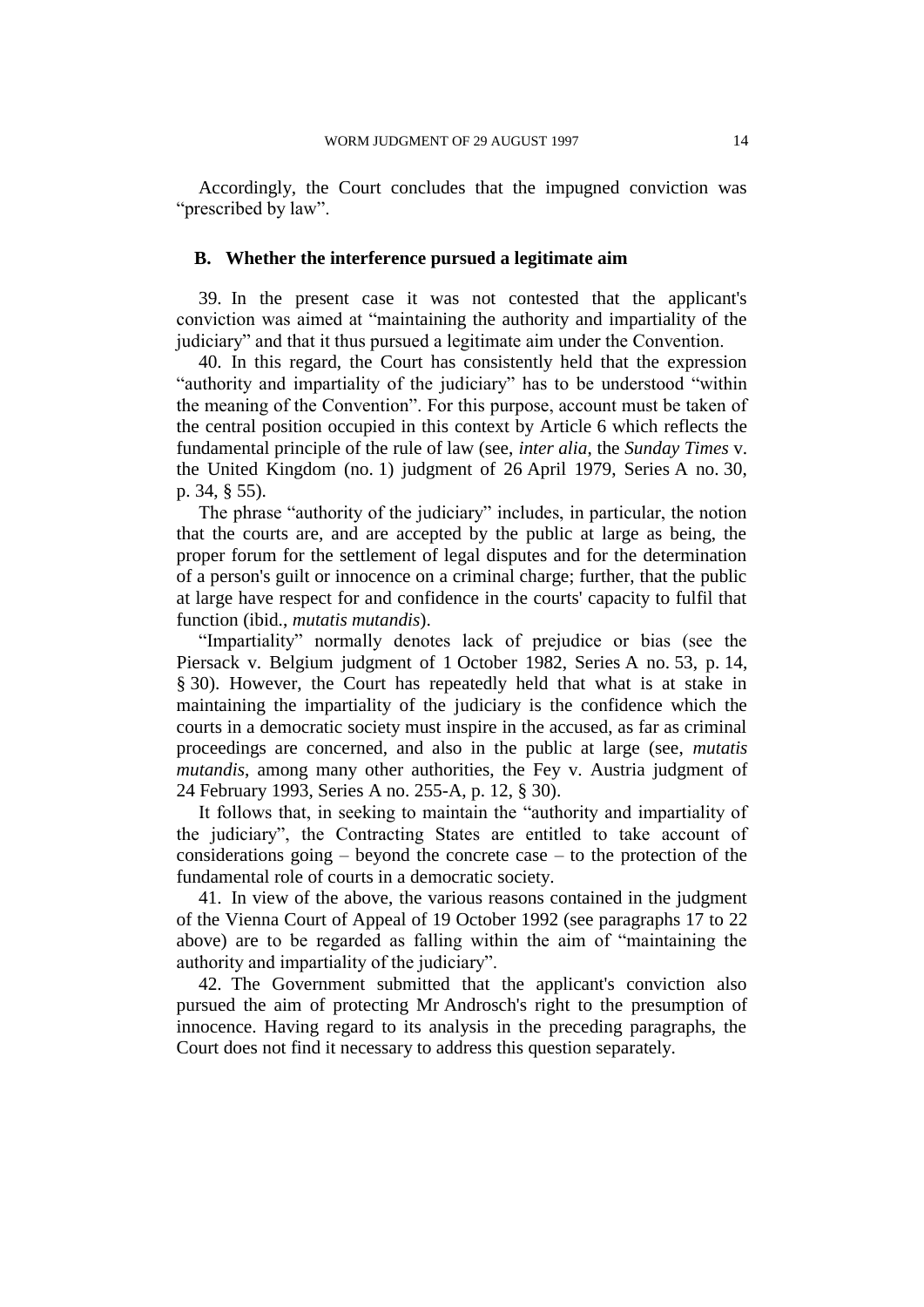### **C. Whether the interference was "necessary in a democratic society"**

43. The applicant asserted that his right to freedom of expression had been restricted beyond the limits imposed by the second paragraph of Article 10 of the Convention. He submitted that since the subject matter of his report was the trial of a former Minister of Finance for tax offences committed when in office, indisputably an issue of public concern, the limits of permissible criticism should be wider. As to the risk of influencing the outcome of Mr Androsch's trial, he pointed out that the passage where the latter's responsibility for tax evasion was alluded to referred to activities for which Mr Androsch had already been convicted and which were well known to the court.

44. The Commission expressed the opinion that the Vienna Court of Appeal did not weigh the public interest in preventing undue influence of the media on pending criminal proceedings against the public interest in receiving information relating to the conduct of a former Minister of Finance facing charges of tax evasion. When examining whether the incriminated text was likely to influence the outcome of the proceedings, the appellate court, unlike the first-instance court, had not taken the wording and the content of the two-page article as a whole into account. Having regard to its specific context, the conclusion suggested by the applicant in one passage, namely that Mr Androsch was evading taxes, appeared as merely describing a state of suspicion, which the members of the trial court, including the lay judges, were in a position to evaluate independently. The Commission further observed that the appellate court should have dealt with the applicant's defence that the incriminated passage merely paraphrased a statement the public prosecutor had made at the trial.

The Commission accordingly concluded that the reasons adduced by the Court of Appeal were not sufficient for the purposes of Article 10 § 2. The interference with the applicant's right to freedom of expression could thus not be said to have been "necessary in a democratic society" for maintaining the "authority and impartiality of the judiciary".

45. At the hearing, the Delegate of the Commission submitted that the question of necessity under Article 10 § 2 would have required that the domestic courts ascertain whether any real influence had indeed been exerted on the lay judges.

46. For the Government, the applicant's conduct went beyond the limits of permissible reporting on a pending trial. Even if the entire content of the article were to be taken into account, there was no question that the incriminated statement amounted to a typical predetermination by the media of an accused's guilt. If the statement in issue was indeed a quotation of the public prosecutor, the applicant would have had to indicate it, which he did not.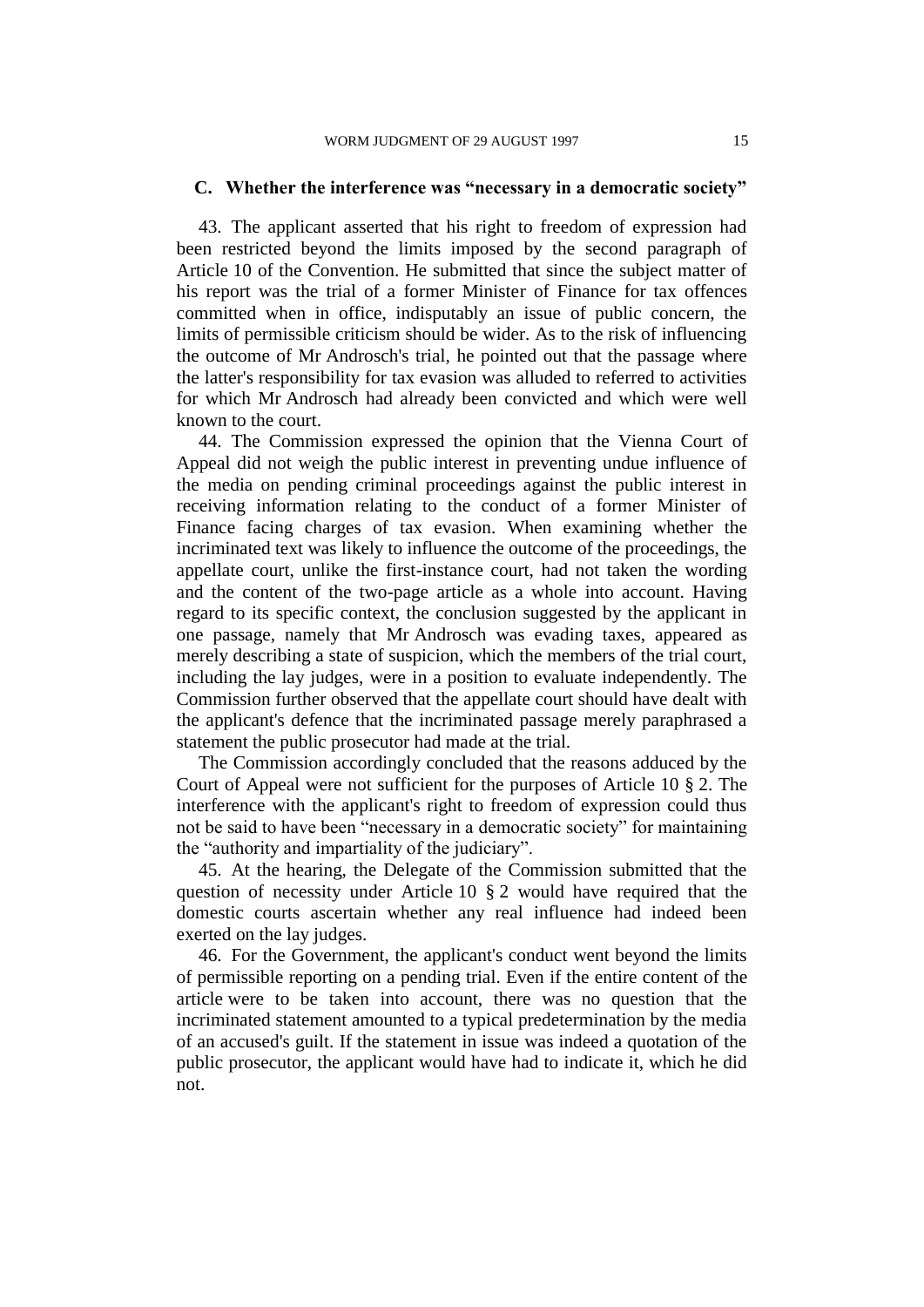They further pointed out that although lay judges are likely to read press reports on the cases they try, Austrian law, unlike other legal systems, does not seek to insulate them from exposure to outside influence while they are exercising their functions. There was therefore a high probability that the opinion of Mr Worm, leading expert of the "Causa Androsch", would exert influence on those judges, thereby jeopardising the impartiality of the court.

The Government finally submitted that the fine imposed on the applicant was not disproportionate to the aim pursued.

47. The Court recalls that freedom of expression constitutes one of the essential foundations of a democratic society and that the safeguards to be afforded to the press are of particular importance (see, among other authorities, the Jersild v. Denmark judgment of 23 September 1994, Series A no. 298, p. 23, § 31).

As a matter of general principle, the "necessity" for any restriction on freedom of expression must be convincingly established (see the *Sunday Times* v. the United Kingdom (no. 2) judgment of 26 November 1991, Series A no. 217, pp. 28–29, § 50). Admittedly, it is in the first place for the national authorities to assess whether there is a "pressing social need" for the restriction and, in making their assessment, they enjoy a certain margin of appreciation. In the present context, however, the national margin of appreciation is circumscribed by the interest of democratic society in ensuring and maintaining a free press. Similarly, that interest will weigh heavily in the balance in determining, as must be done under paragraph 2 of Article 10, whether the restriction was proportionate to the legitimate aim pursued.

The Court's task, in exercising its supervisory function, is not to take the place of the national authorities but rather to review under Article 10 the decisions they have taken pursuant to their power of appreciation. In so doing, the Court must look at the "interference" complained of in the light of the case as a whole and determine whether the reasons adduced by the national authorities to justify it are "relevant and sufficient" (see, among many other authorities, the Goodwin v. the United Kingdom judgment of 27 March 1996, *Reports of Judgments and Decisions* 1996-II, pp. 500–01, § 40).

48. In the instant case, the Vienna Court of Appeal, after carefully examining the character of the incriminated article, concluded that it was objectively capable of influencing the outcome of the proceedings. The Court of Appeal also dealt with the question of the applicant's intent in publishing the article, in particular saying that it could be inferred from the article that he wished to usurp the position of the judges dealing with the case (see paragraphs 16–21 above).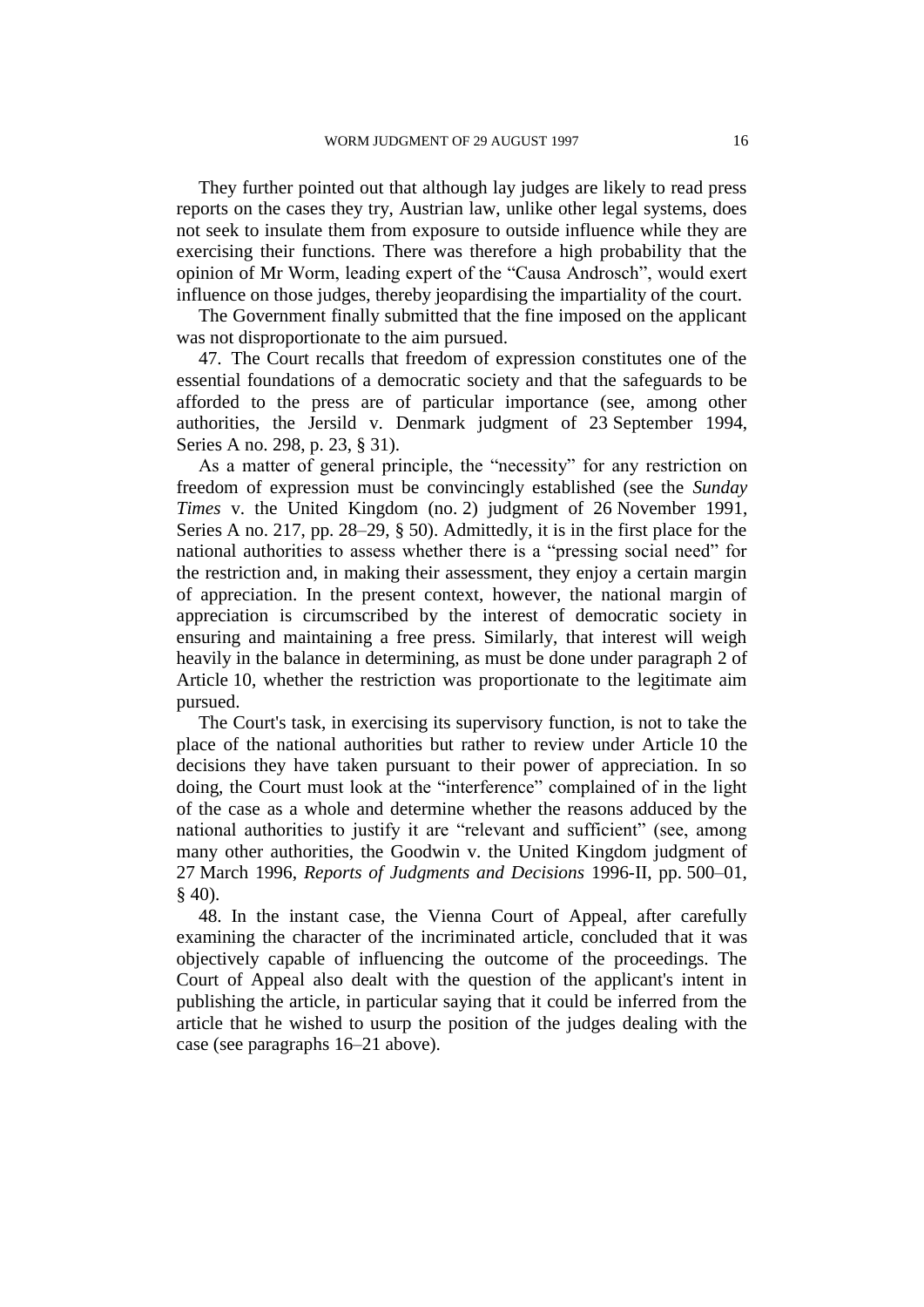The reasons given by the Court of Appeal were therefore "relevant" with regard to the aim pursued. It remains to be ascertained whether they were also "sufficient" for that same purpose.

49. In assessing this question, the Court recalls that the domestic margin of appreciation is not identical as regards each of the aims listed in Article 10 § 2. With respect to the notion of "authority and impartiality of the judiciary", the Court has already noted its objective character and the fact that, in this area, the domestic law and practice of the member States of the Council of Europe reveal a fairly substantial measure of common ground (see, *mutatis mutandis*, the *Sunday Times* (no. 1) judgment cited above, p. 36, § 59). This does not mean that absolute uniformity is required and, indeed, since the Contracting States remain free to choose the measures which they consider appropriate, the Court cannot be oblivious of the substantive or procedural features of their respective domestic laws (ibid., pp. 37–38, § 61). It cannot thus hold that the applicant's conviction was contrary to Article 10 of the Convention simply because it might not have been obtained under a different legal system.

50. Restrictions on freedom of expression permitted by the second paragraph of Article 10 "for maintaining the authority and impartiality of the judiciary" do not entitle States to restrict all forms of public discussion on matters pending before the courts.

There is general recognition of the fact that the courts cannot operate in a vacuum. Whilst the courts are the forum for the determination of a person's guilt or innocence on a criminal charge (see paragraph 40 above), this does not mean that there can be no prior or contemporaneous discussion of the subject matter of criminal trials elsewhere, be it in specialised journals, in the general press or amongst the public at large (see, *mutatis mutandis*, the *Sunday Times* (no. 1) judgment cited above, p. 40, § 65).

Provided that it does not overstep the bounds imposed in the interests of the proper administration of justice, reporting, including comment, on court proceedings contributes to their publicity and is thus perfectly consonant with the requirement under Article 6  $\S$  1 of the Convention that hearings be public. Not only do the media have the task of imparting such information and ideas: the public also has a right to receive them (ibid.). This is all the more so where a public figure is involved, such as, in the present case, a former member of the Government. Such persons inevitably and knowingly lay themselves open to close scrutiny by both journalists and the public at large (see, among other authorities, the Lingens v. Austria judgment of 8 July 1986, Series A no. 103, p. 26, § 42). Accordingly, the limits of acceptable comment are wider as regards a politician as such than as regards a private individual (ibid.).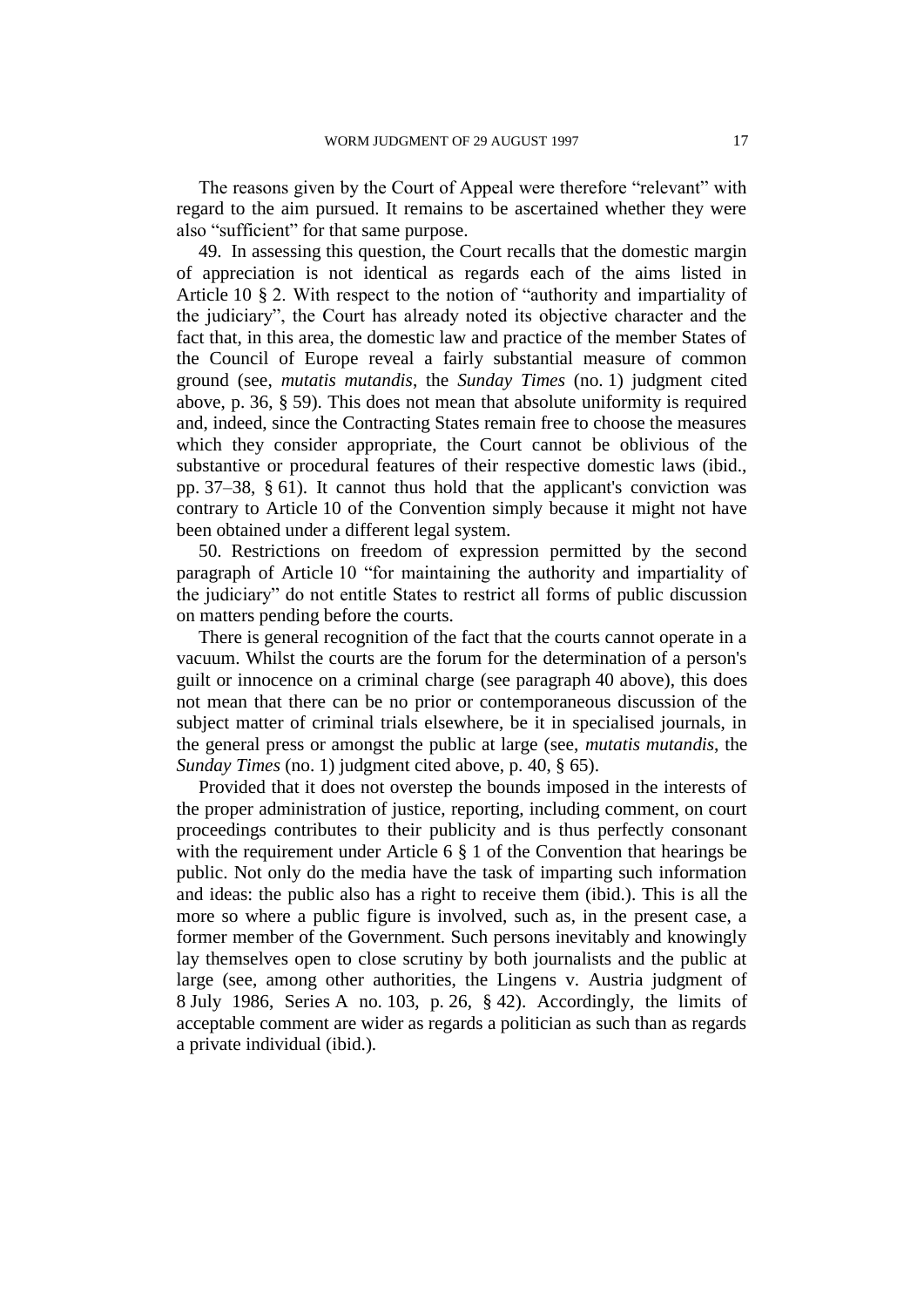However, public figures are entitled to the enjoyment of the guarantees of a fair trial set out in Article 6, which in criminal proceedings include the right to an impartial tribunal, on the same basis as every other person. This must be borne in mind by journalists when commenting on pending criminal proceedings since the limits of permissible comment may not extend to statements which are likely to prejudice, whether intentionally or not, the chances of a person receiving a fair trial or to undermine the confidence of the public in the role of the courts in the administration of criminal justice.

51. The applicant was convicted of having attempted to exert prohibited influence on the outcome of the criminal proceedings concerning Mr Androsch. He was sentenced to a fine of ATS 48,000, or twenty days' imprisonment in case of default of payment (see paragraph 15 above).

As summarised above (see paragraphs 17–22) the Vienna Court of Appeal first considered whether the impugned article was objectively capable of influencing the outcome of the proceedings pending at the material time before the Vienna Regional Criminal Court.

It found that the applicant had commented unfavourably on the answers given by Mr Androsch at the trial and not merely carried out a critical psychological analysis, as held by the first-instance court. The court further considered that it could not be excluded that the members of Mr Androsch's trial court, more particularly the lay judges, might read the article. It concluded that the applicant's article fell within the ambit of section 23 of the Media Act.

The appellate court held that Mr Worm's long-standing involvement in the "Causa Androsch" – he had been researching into the case since 1978 and had written more than a hundred articles about it – reinforced the impression gained from the wording of the article that he had written it with the intention of influencing the outcome of the proceedings. From the beginning, the applicant had been convinced that Mr Androsch had committed tax evasion and had stated so. In his article, he had not only criticised Mr Androsch; he had deliberately attempted to lead the reader to conclude that Mr Androsch was guilty of the charges against him and had predicted his conviction.

52. The Court of Appeal's judgment was not directed to restricting the applicant's right to inform the public in an objective manner about the development of Mr Androsch's trial. Its criticism went essentially to the unfavourable assessment the applicant had made of the former minister's replies at trial, an element of evidence for the purposes of section 23 of the Media Act. The Court does not share the Commission's view that the passage where it is implied that Mr Androsch was evading taxes merely described a state of suspicion. In particular, the words "allows of no other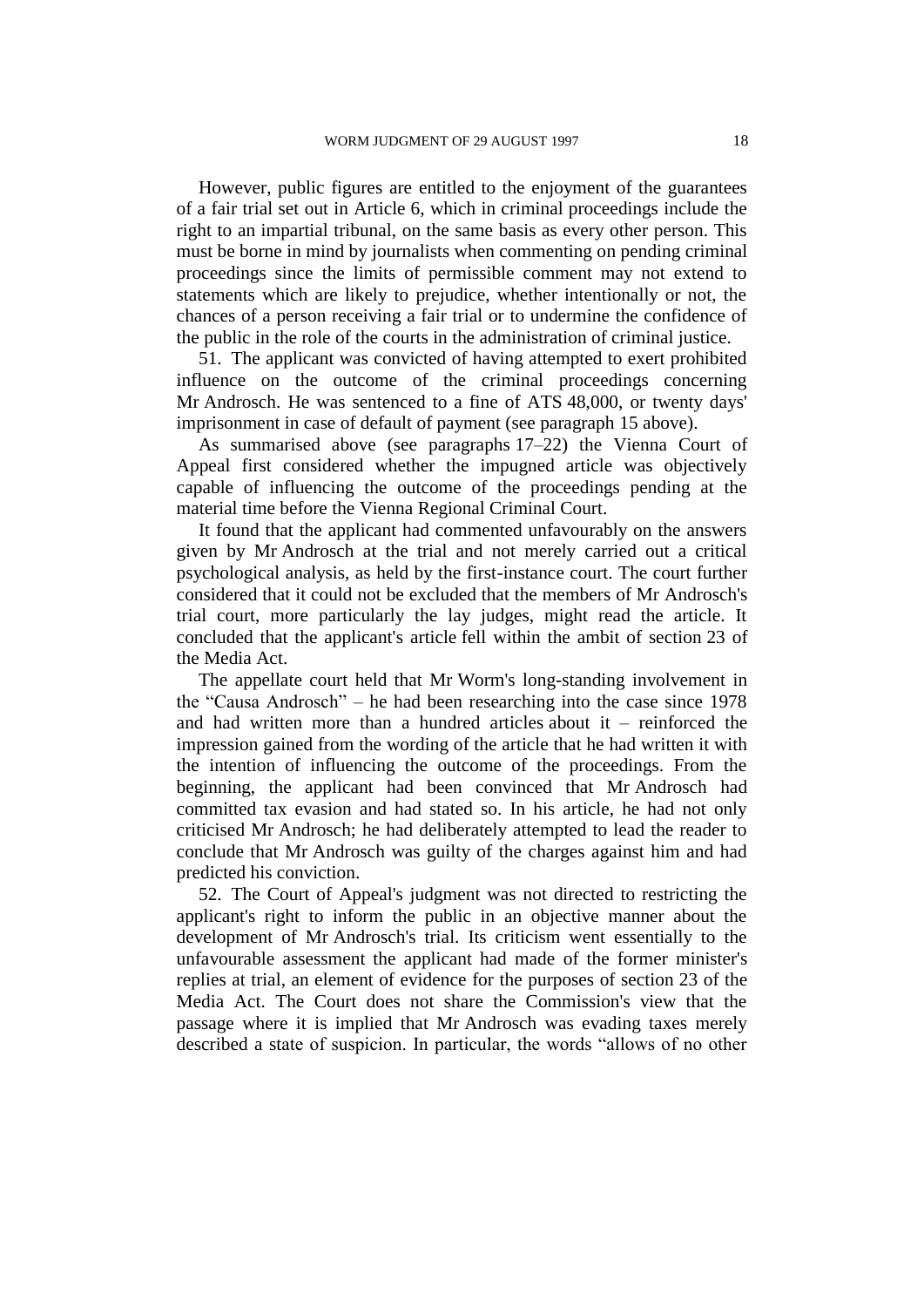interpretation than that Androsch was evading taxes" point rather to a clearly stated opinion that Mr Androsch was guilty of the charges against him. This view was, moreover, formulated in such absolute terms that the impression was conveyed to the reader that a criminal court could not possibly do otherwise than convict Mr Androsch.

53. The Court considers that it transpires from the Court of Appeal's judgment that it did take into account the incriminated article in its entirety. Further, the content of the article cannot be said to be incapable of warranting the conclusion arrived at by the Vienna Court of Appeal as to the article's potential for influencing the outcome of Mr Androsch's trial.

54. Having regard to the State's margin of appreciation, it was also in principle for the appellate court to evaluate the likelihood that at least the lay judges would read the article as it was to ascertain the applicant's criminal intent in publishing it. As to the latter point, the Court of Appeal pointed out that "it can be inferred from the article that [the applicant] wished to usurp the position of the judges dealing with the case" (see paragraph 20 above). In this respect, to paraphrase the Court's words in its judgment in the *Sunday Times* (no. 1) case (cited above), it cannot be excluded that the public's becoming accustomed to the regular spectacle of pseudo-trials in the news media might in the long run have nefarious consequences for the acceptance of the courts as the proper forum for the determination of a person's guilt or innocence on a criminal charge (p. 39, § 63). For this reason, the fact that domestic law as interpreted by the Vienna Court of Appeal did not require an actual result of influence on the particular proceedings to be proved (see paragraph 18 above) does not detract from the justification for the interference on the ground of protecting the authority of the judiciary.

55. The above findings are not called into question by the assertion – disregarded by the appellate court – that the incriminated passage was a quotation of a statement made by the public prosecutor at the trial. In the first place, even assuming that the public prosecutor actually made such remarks, the applicant ought to have indicated that he was merely quoting them. In any event, it was the public prosecutor's role, and not that of the applicant, to establish Mr Androsch's guilt.

56. Against this background, the Court concludes that the reasons adduced by the Vienna Court of Appeal to justify the interference with the applicant's right to freedom of expression resulting from his conviction were also "sufficient" for the purposes of Article 10 § 2. In particular, the respective interests of the applicant and the public in imparting and receiving his ideas concerning a matter of general concern which was before the courts were not such as to outweigh the considerations relied on by the Vienna Court of Appeal as to the adverse consequences of the diffusion of the impugned article for the authority and impartiality of the judiciary in Austria.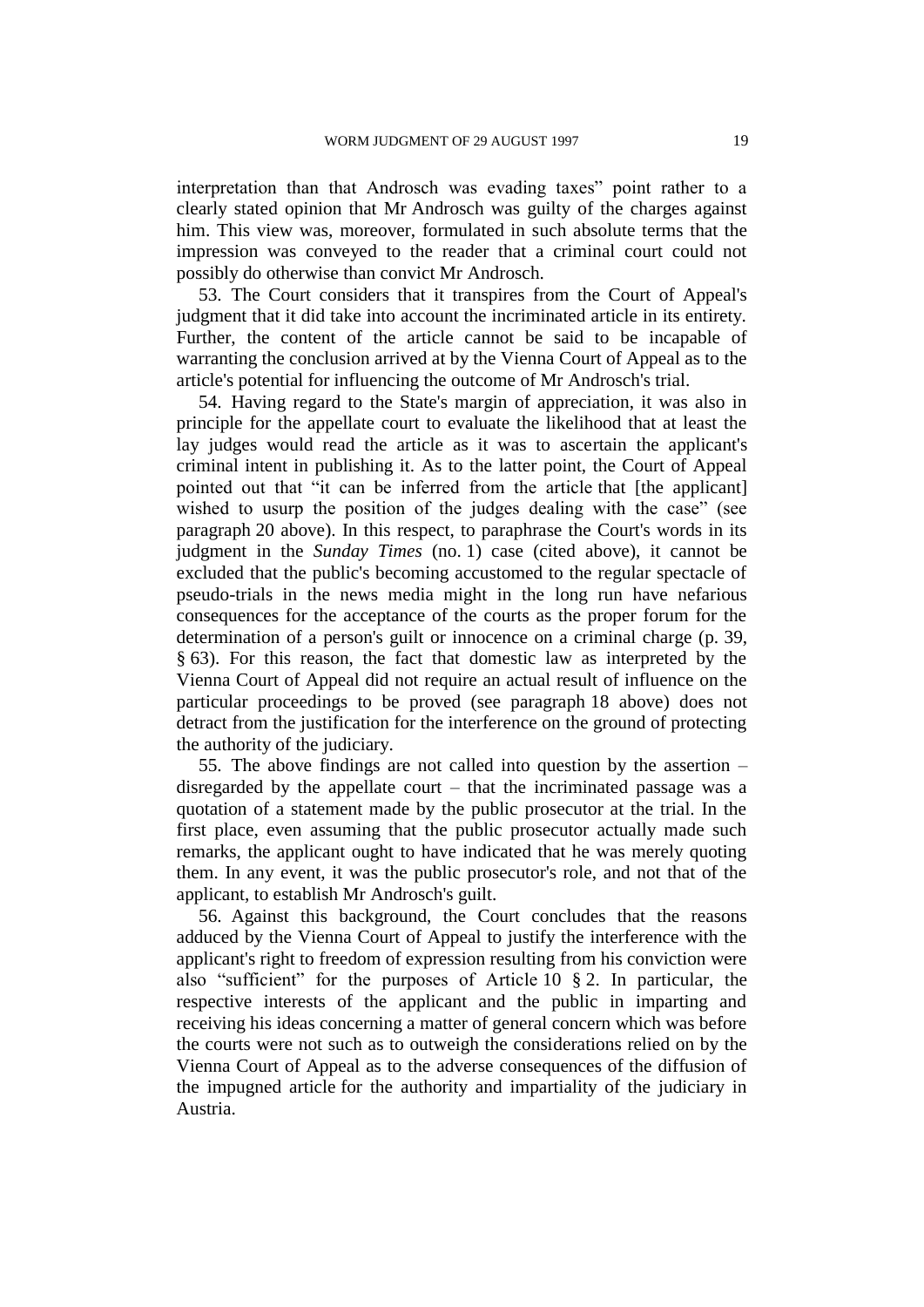57. Given the amount of the fine and the fact that the publishing firm was ordered to be jointly and severally liable for payment of it (see paragraph 15 above), the sanction imposed cannot be regarded as disproportionate to the legitimate aim pursued.

58. The Court accordingly finds that the national courts were entitled to consider that the applicant's conviction and sentence were "necessary in a democratic society" for maintaining both the authority and the impartiality of the judiciary within the meaning of Article 10 § 2 of the Convention.

59. In sum, there has been no violation of Article 10 of the Convention.

### FOR THESE REASONS, THE COURT

1. *Dismisses* unanimously the Government's preliminary objection;

2. *Holds* by seven votes to two that there has been no violation of Article 10 of the Convention.

Done in English and in French, and delivered at a public hearing at the Human Rights Building, Strasbourg, on 29 August 1997.

> *Signed*: Rudolf BERNHARDT President

*Signed*: Herbert PETZOLD Registrar

In accordance with Article 51 § 2 of the Convention and Rule 55 § 2 of Rules of Court B, the partly dissenting opinion of Mr Casadevall, joined by Mr Jungwiert, is annexed to this judgment.

> *Initialled*: R. B. *Initialled*: H. P.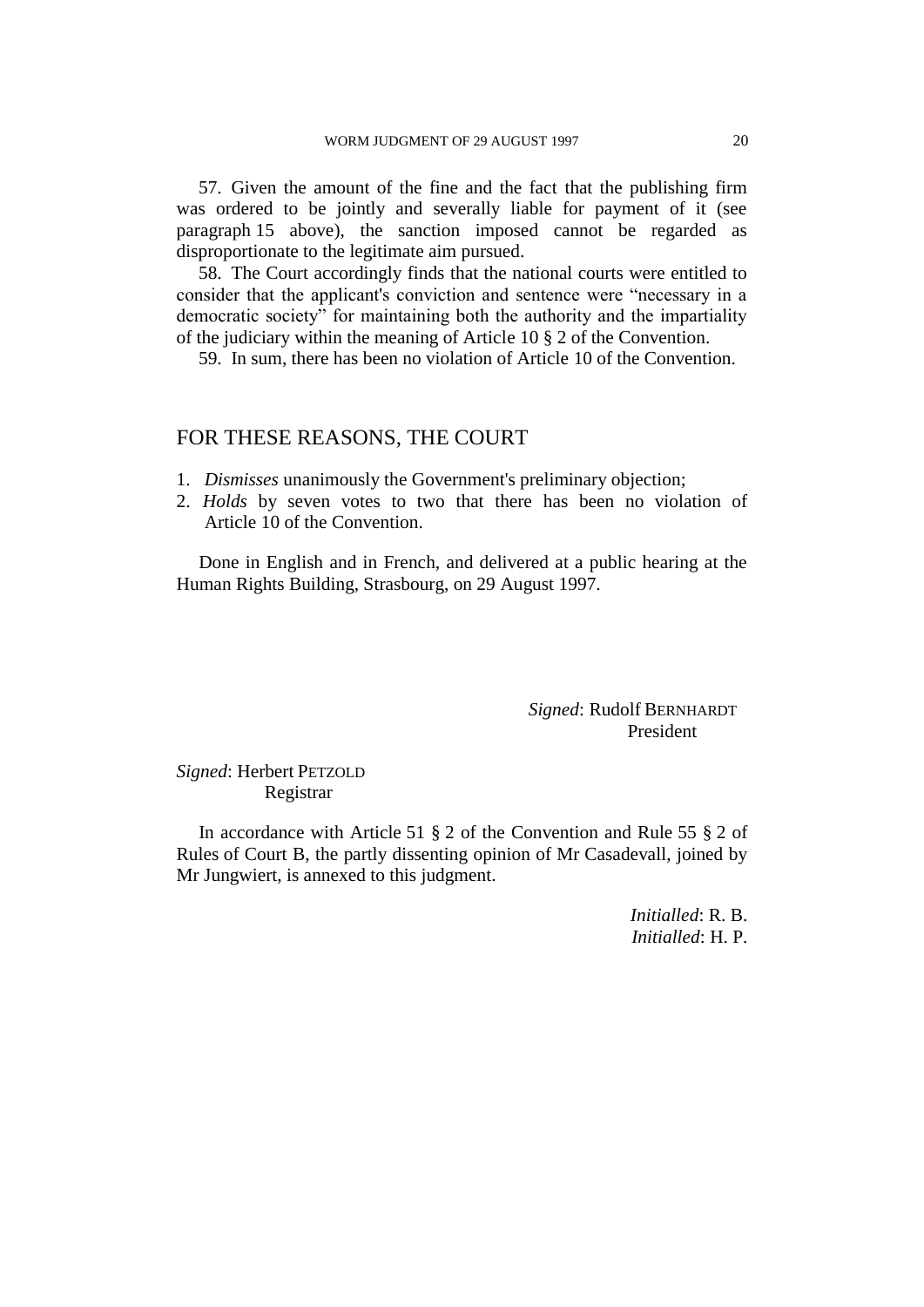#### WORM JUGMENT 21

# PARTLY DISSENTING OPINION OF JUDGE CASADEVALL, JOINED BY JUDGE JUNGWIERT

### (*Translation*)

1. I agree that the Government's preliminary objection should be dismissed, but I am unable to concur with the majority as to the merits.

2. The freedom of expression enshrined in Article 10, one of the fundamental pillars of a democratic society, justifies circumscribing the States' margin of appreciation more narrowly. It follows that the exceptions laid down in Article 10, such as "national security" or "maintaining the authority and impartiality of the judiciary", are justified  $-$  in my opinion  $$ only in particularly serious situations.

3. I accept that the interference had a legal basis in domestic law and that it pursued a legitimate aim. I do not, on the other hand, see that it was necessary.

4. I even doubt whether section 23 of the Media Act (see paragraph 23 of the judgment) is compatible with the Convention. Not only is it drafted in such broad terms that it would make it possible to restrict any comment on pending criminal cases as "capable of influencing the outcome of criminal proceedings", but in the instant case it was also interpreted in an abstract manner (see paragraph 17 of the judgment) – an approach which was, in my view, open to criticism.

5. While it is possible to understand that in some fields (public health, traffic) public-order requirements dictate that penalties may be imposed without it being necessary to prove that there is a real risk of any kind, this should not be so where the penalty entails restriction of one of the fundamental rights, in this instance the right to freedom of expression.

6. For such restrictions to be justified for the purposes of the Convention, it appears to me essential that it should be shown that the information and ideas in issue might pose a real, substantial risk – not merely a hypothetical one – to "national security", "the disclosure of information received in confidence" or "the authority and impartiality of the judiciary". The Vienna Court of Appeal considered that such an assessment of the risk was not necessary for the offence in section 23 of the Media Act to be made out (see paragraph 17 of the judgment).

7. For want of evidence allowing me to conclude that the statutory provision is invariably applied as it was in the instant case, I prefer to say that the reasons adduced by the Vienna Court of Appeal were not "sufficient" in relation to the legitimate aim pursued.